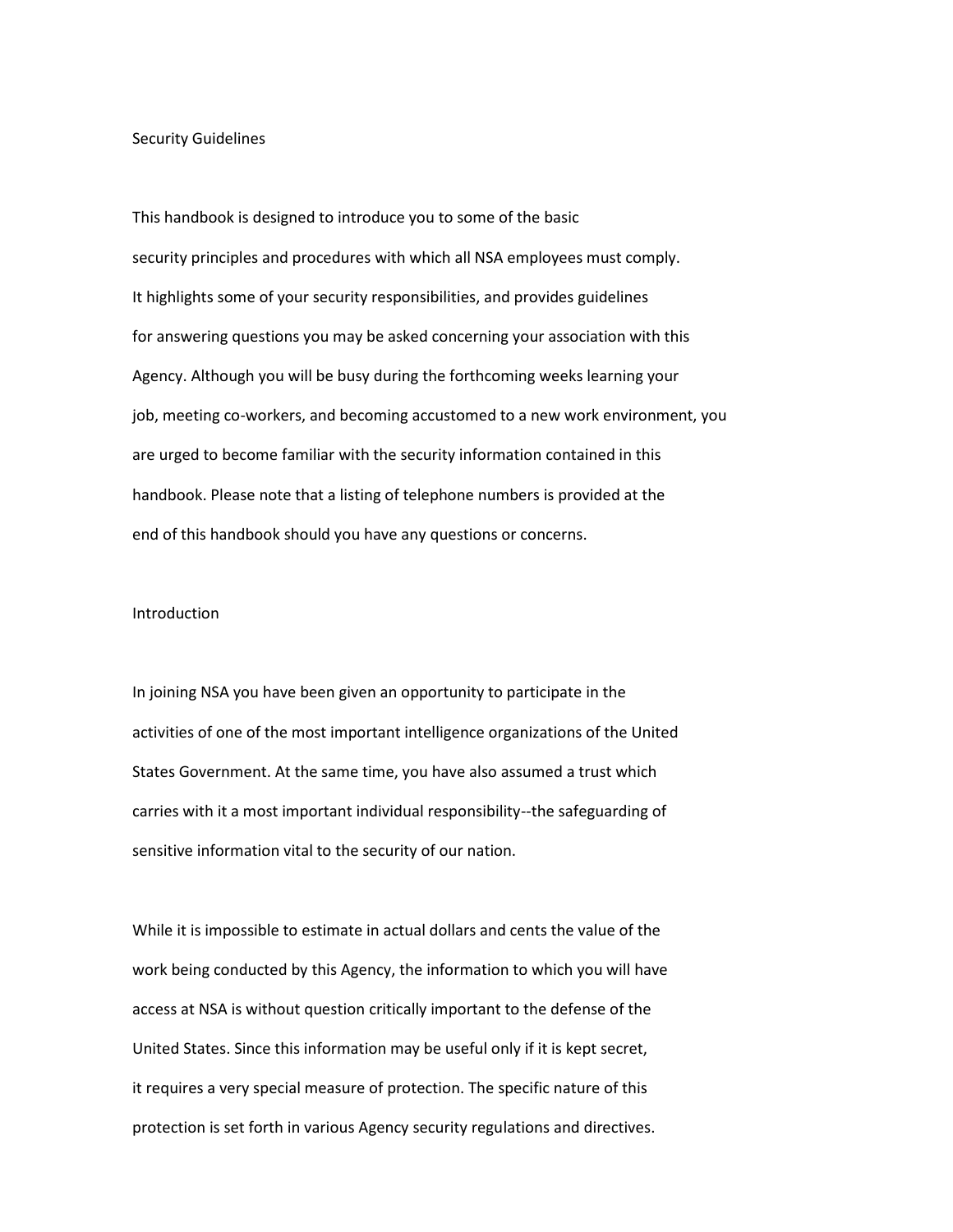The total NSA Security Program, however, extends beyond these regulations. It is based upon the concept that security begins as a state of mind. The program is designed to develop an appreciation of the need to protect information vital to the national defense, and to foster the development of a level of awareness which will make security more than routine compliance with regulations.

At times, security practices and procedures cause personal inconvenience. They take time and effort and on occasion may make it necessary for you to voluntarily forego some of your usual personal perogatives. But your compensation for the inconvenience is the knowledge that the work you are accomplishing at NSA, within a framework of sound security practices, contributes significantly to the defense and continued security of the United States of America.

I extend to you my very best wishes as you enter upon your chosen career or assignment with NSA.

Philip T. Pease

Director of Security

# INITIAL SECURITY RESPONSIBILITIES

Anonymity

Perhaps one of the first security practices with which new NSA personnel should become acquainted is the practice of anonymity. In an open society such as ours,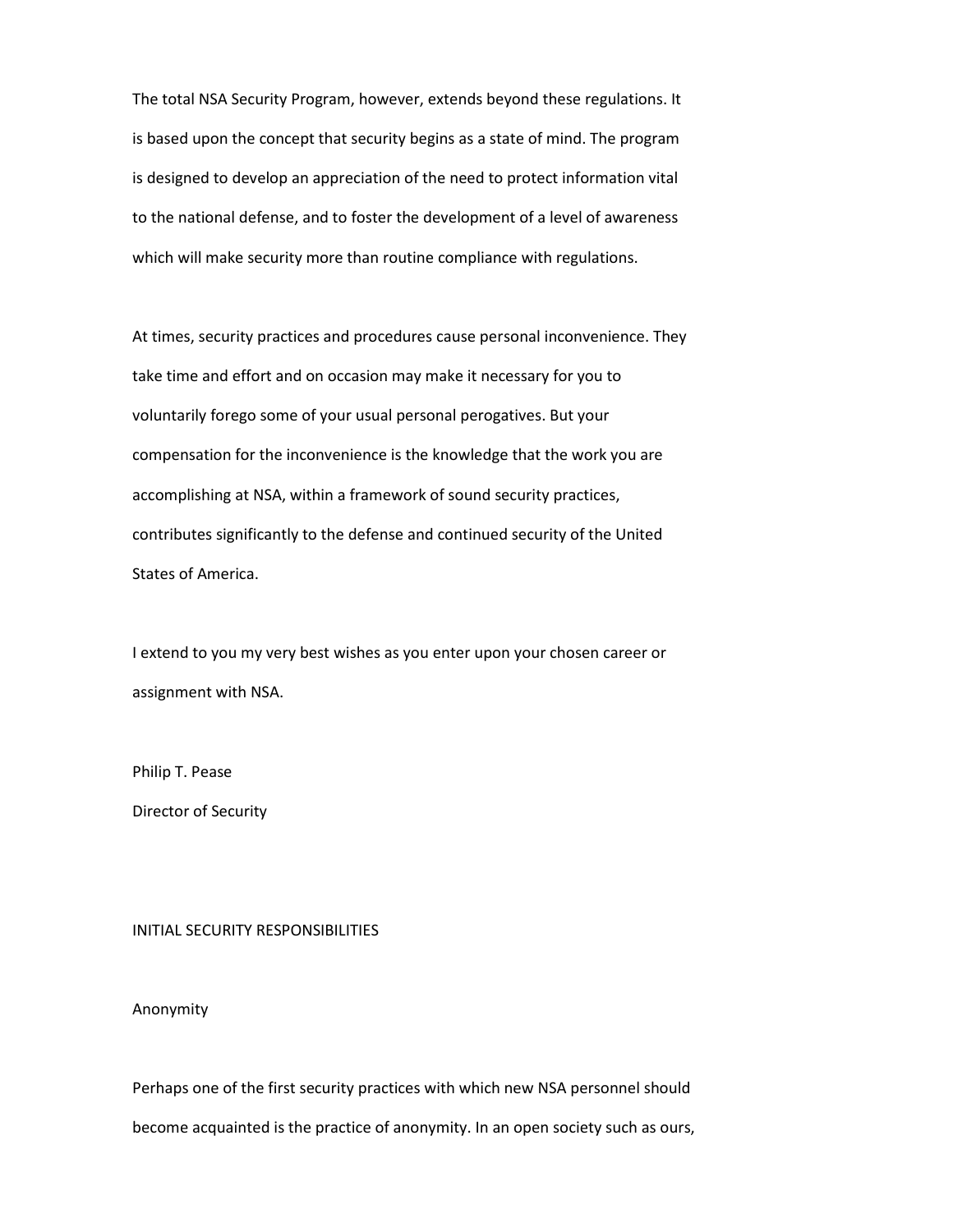this practice is necessary because information which is generally available to the public is available also to hostile intelligence. Therefore, the Agency mission is best accomplished apart from public attention. Basically, anonymity means that NSA personnel are encouraged not to draw attention to themselves nor to their association with this Agency. NSA personnel are also cautioned neither to confirm nor deny any specific questions about NSA activities directed to them by individuals not affiliated with the Agency.

The ramifications of the practice of anonymity are rather far reaching, and its success depends on the cooperation of all Agency personnel. Described below you will find some examples of situations that you may encounter concerning your employment and how you should cope with them. Beyond the situations cited, your judgement and discretion will become the deciding factors in how you respond to questions about your employment.

Answering Questions About Your Employment

Certainly, you may tell your family and friends that you are employed at or assigned to the National Security Agency. There is no valid reason to deny them this information. However, you may not disclose to them any information concerning specific aspects of the Agency's mission, activities, and organization. You should also ask them not to publicize your association with NSA.

Should strangers or casual acquaintances question you about your place of employment, an appropriate reply would be that you work for the Department of Defense. If questioned further as to where you are employed within the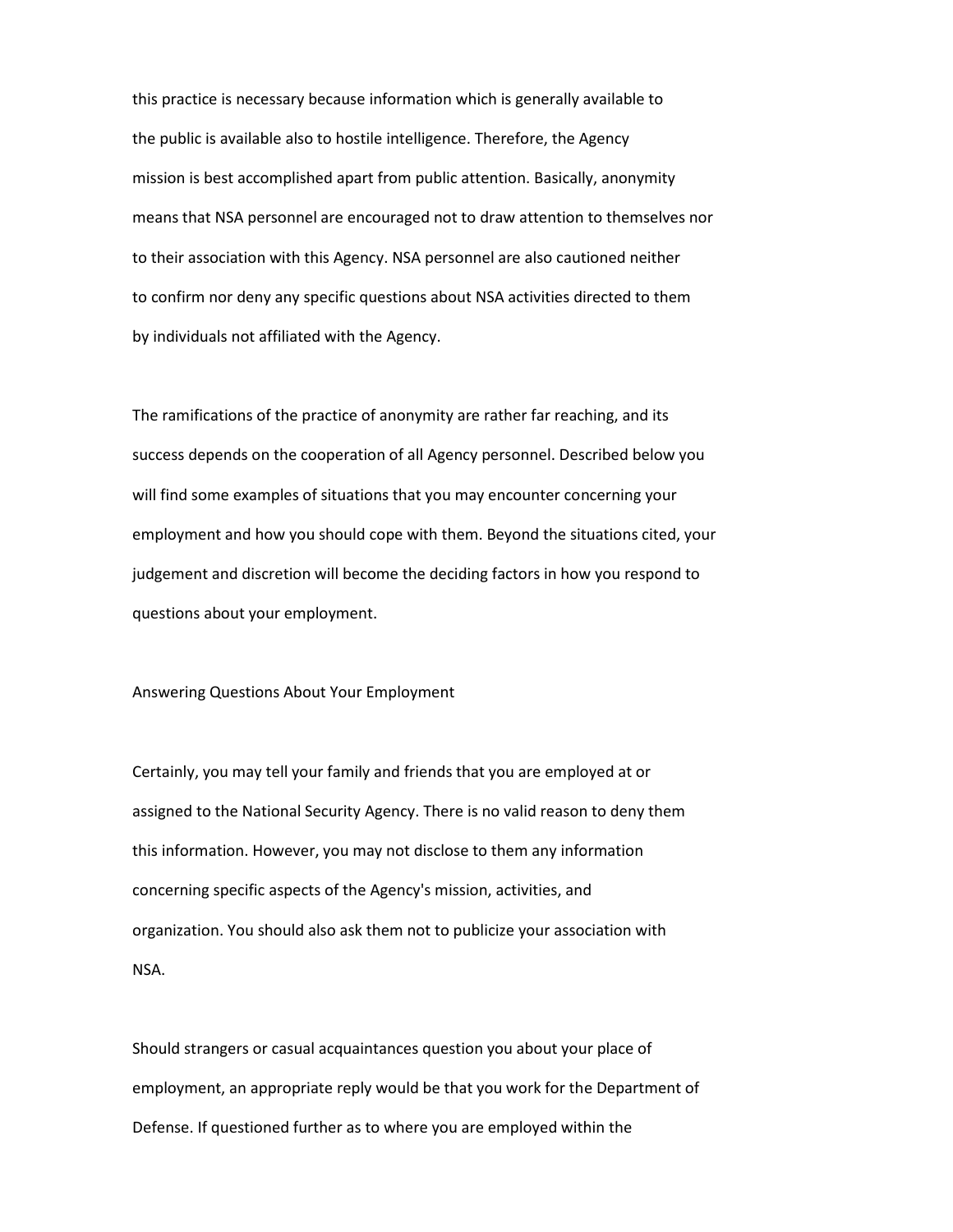Department of Defense, you may reply, "NSA." When you inform someone that you work for NSA (or the Department of Defense) you may expect that the next question will be, "What do you do?" It is a good idea to anticipate this question and to formulate an appropriate answer. Do not act mysteriously about your employment, as that would only succeed in drawing more attention to yourself.

If you are employed as a secretary, engineer, computer scientist, or in a clerical, administrative, technical, or other capacity identifiable by a general title which in no way indicates how your talents are being applied to the mission of the Agency, it is suggested that you state this general title. If you are employed as a linguist, you may say that you are a linguist, if necessary. However, you should not indicate the specific language(s) with which you are involved.

The use of service specialty titles which tend to suggest or reveal the nature of the Agency's mission or specific aspects of their work. These professional titles, such as cryptanalyst, signals collection officer, and intelligence research analyst, if given verbatim to an outsider, would likely generate further questions which may touch upon the classified aspects of your work. Therefore, in conversation with outsiders, it is suggested that such job titles be generalized. For example, you might indicate that you are a "research analyst." You may not, however, discuss the specific nature of your analytic work.

Answering Questions About Your Agency Training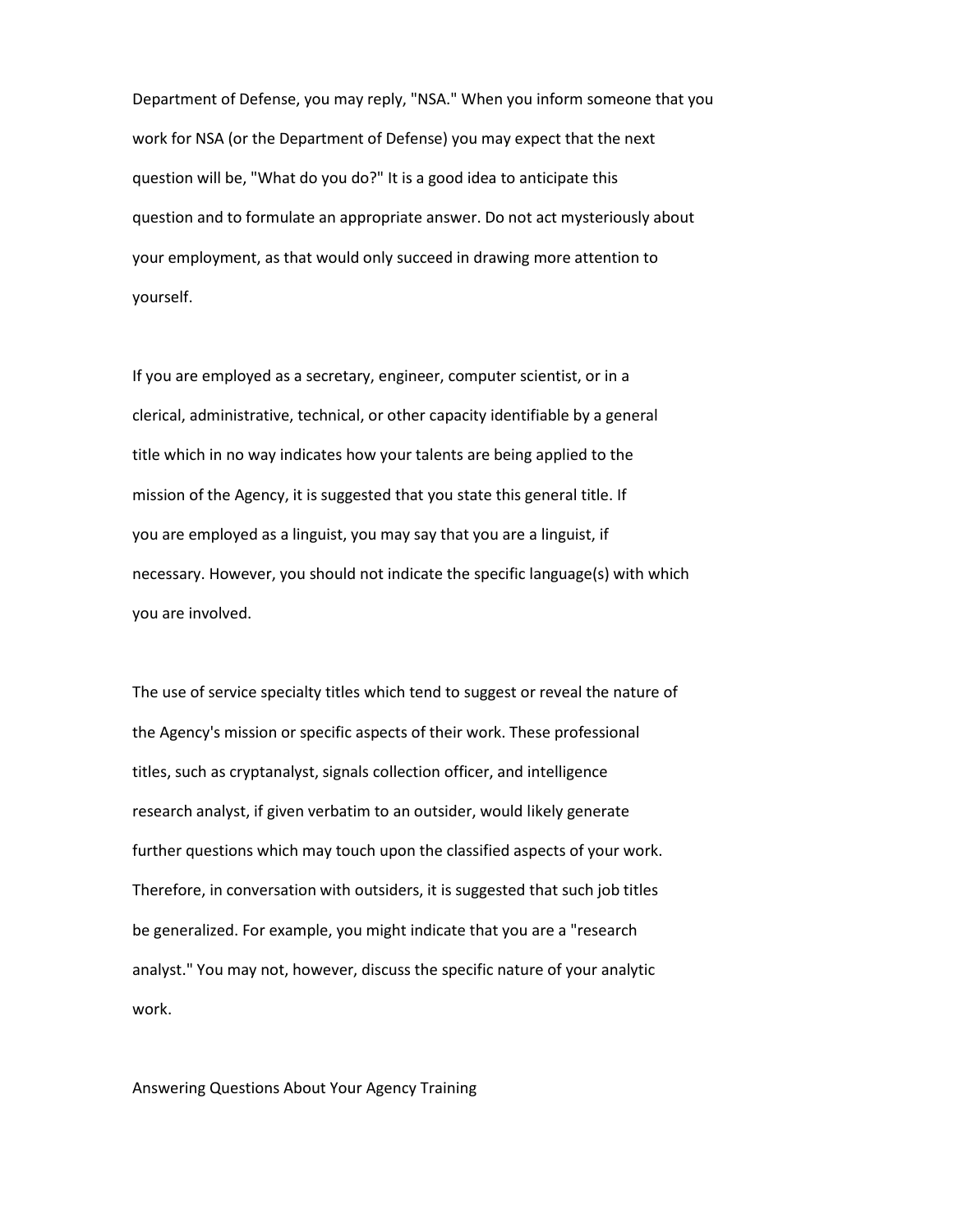During your career or assignment at NSA, there is a good chance that you will receive some type of job-related training. In many instances the nature of the training is not classified. However, in some situations the specialized training you receive will relate directly to sensitive Agency functions. In such cases, the nature of this training may not be discussed with persons outside of this Agency.

If your training at the Agency includes language training, your explanation for the source of your linguistic knowledge should be that you obtained it while working for the Department of Defense.

You Should not draw undue attention to your language abilities, and you may not discuss how you apply your language skill at the Agency.

If you are considering part-time employment which requires the use of language or technical skills similar to those required for the performance of your NSA assigned duties, you must report (in advance) the anticipated part-time work through your Staff Security Officer (SSO) to the Office of Security's Clearance Division (M55).

# Verifying Your Employment

On occasion, personnel must provide information concerning their employment to credit institutions in connection with various types of applications for credit. In such situations you may state, if you are a civilian employee, that you are employed by NSA and indicate your pay grade or salary. Once again, generalize your job title. If any further information is desired by persons or firms with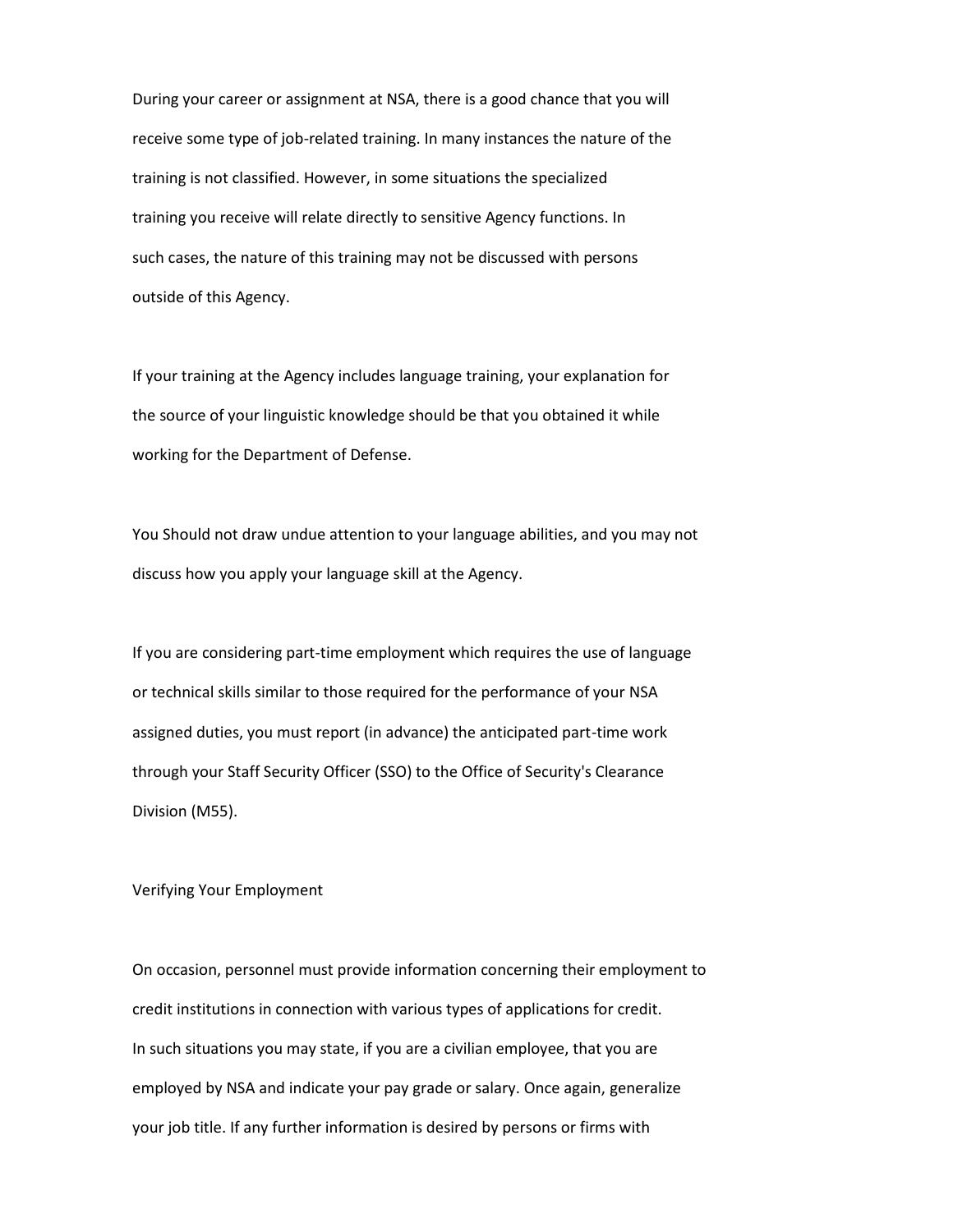whom you may be dealing, instruct them to request such information by correspondence addressed to: Director of Civilian Personnel, National Security Agency, Fort George G. Meade, Maryland 20755-6000. Military personnel should use their support group designator and address when indicating their current assignment.

If you contemplate leaving NSA for employment elsewhere, you may be required to submit a resume/job application, or to participate in extensive employment interviews. In such circumstances, you should have your resume reviewed by the Classification Advisory Officer (CAO) assigned to your organization. Your CAO will ensure that any classified operational details of your duties have been excluded and will provide you with an unclassified job description. Should you leave the Agency before preparing such a resume, you may develop one and send it by registered mail to the NSA/CSS Information Policy Division (Q43) for review. Remember, your obligation to protect sensitive Agency information extends beyond your employment at NSA.

The Agency And Public News Media

>From time to time you may find that the agency is the topic of reports or articles appearing in public news media--newspapers, magazines, books, radio and TV. The NSA/CSS Information Policy Division (Q43) represents the Agency in matters involving the press and other media. This office serves at the Agency's official media center and is the Director's liaison office for public relations, both in the community and with other government agencies. The Information Policy Division must approve the release of all information for and about NSA, its mission, activities, and personnel. In order to protect the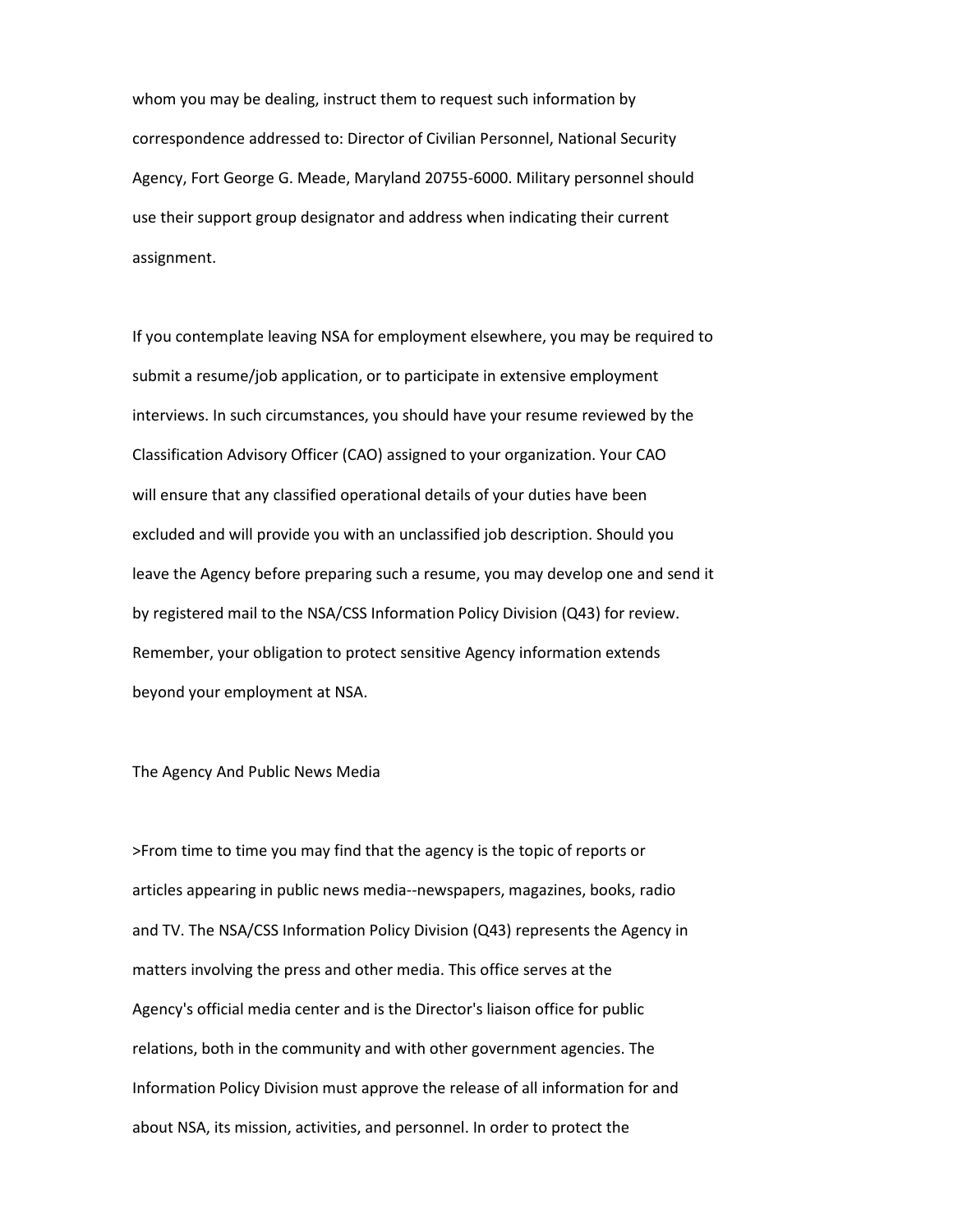aspects of Agency operations, NSA personnel must refrain from either confirming or denying any information concerning the Agency or its activities which may appear in the public media. If you are asked about the activities of NSA, the best response is "no comment." You should the notify Q43 of the attempted inquiry. For the most part, public references to NSA are based upon educated guesses. The Agency does not normally make a practice of issuing public statements about its activities.

# GENERAL RESPONSIBILITIES

## Espionage And Terrorism

During your security indoctrination and throughout your NSA career you will become increasingly aware of the espionage and terrorist threat to the United States. Your vigilance is the best single defense in protecting NSA information, operations, facilities and people. Any information that comes to your attention that suggests to you the existence of, or potential for, espionage or terrorism against the U.S. or its allies must be promptly reported by you to the Office of Security.

There should be no doubt in your mind about the reality of the threats. You are now affiliated with the most sensitive agency in government and are expected to exercise vigilance and common sense to protect NSA against these threats.

#### Classification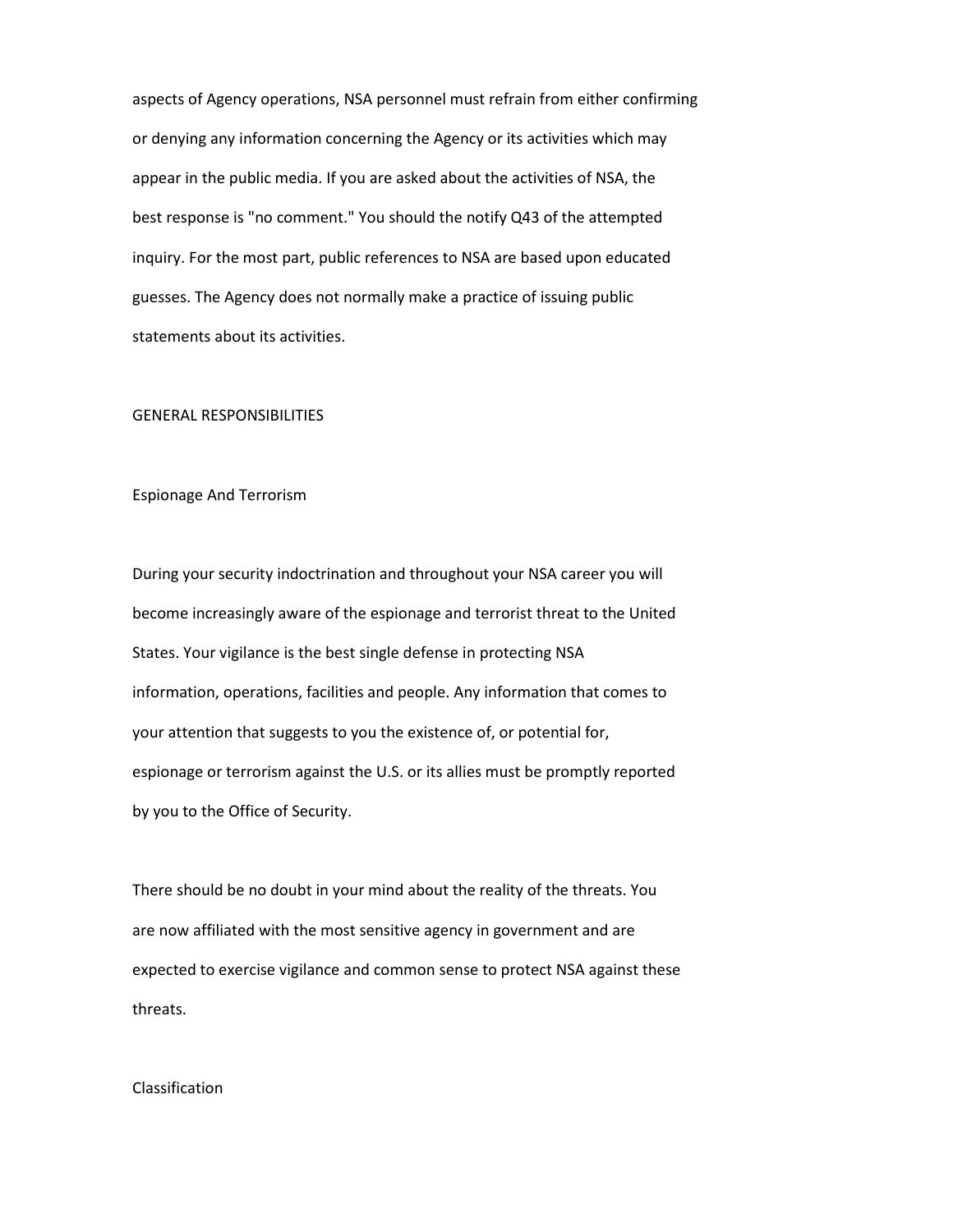Originators of correspondence, communications, equipment, or documents within the Agency are responsible for ensuring that the proper classification, downgrading information and, when appropriate, proper caveat notations are assigned to such material. (This includes any handwritten notes which contain classified information). The three levels of classification are Confidential, Secret and Top Secret. The NSA Classification Manual should be used as guidance in determining proper classification. If after review of this document you need assistance, contact the Classification Advisory Officer (CAO) assigned to your organization, or the Information Policy Division (Q43).

Need-To-Know

Classified information is disseminated only on a strict "need-to-know" basis. The "need-to-know" policy means that classified information will be disseminated only to those individuals who, in addition to possessing a proper clearance, have a requirement to know this information in order to perform their official duties (need-to-know). No person is entitled to classified information solely by virtue of office, position, rank, or security clearance.

All NSA personnel have the responsibility to assert the "need-to-know" policy as part of their responsibility to protect sensitive information. Determination of "need-to-know" is a supervisory responsibility. This means that if there is any doubt in your mind as to an individual's "need-to-know," you should always check with your supervisor before releasing any classified material under your control.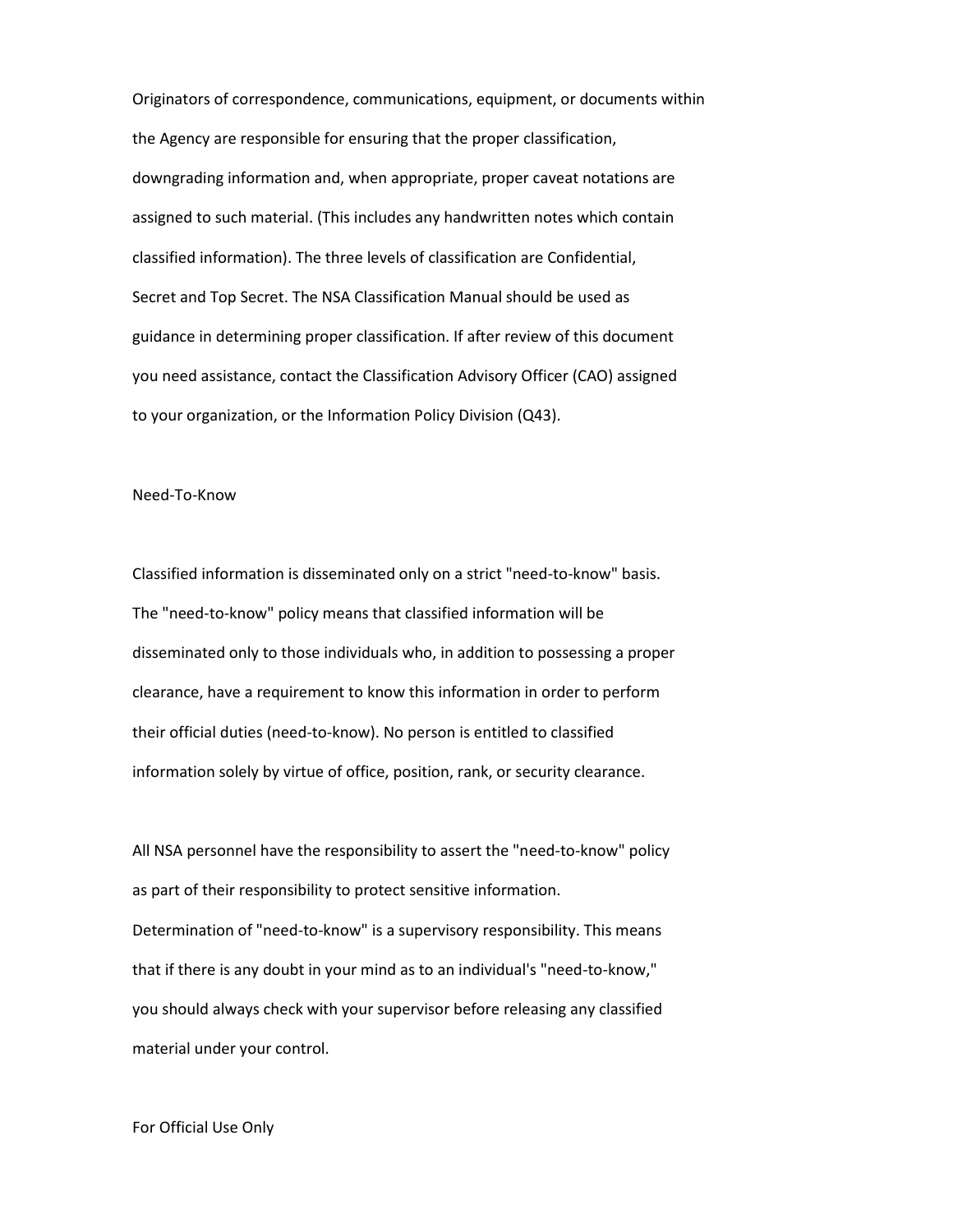Separate from classified information is information or material marked "FOR OFFICIAL USE ONLY" (such as this handbook). This designation is used to identify that official information or material which, although unclassified, is exempt from the requirement for public disclosure of information concerning government activities and which, for a significant reason, should not be given general circulation. Each holder of "FOR OFFICAL USE ONLY" (FOUO) information or material is authorized to disclose such information or material to persons in other departments or agencies of the Executive and Judicial branches when it is determined that the information or material is required to carry our a government function. The recipient must be advised that the information or material is not to be disclosed to the general public. Material which bears the "FOR OFFICIAL USE ONLY" caveat does not come under the regulations governing the protection of classified information. The unauthorized disclosure of information marked "FOR OFFICIAL USE ONLY" does not constitute an unauthorized disclosure of classified defense information. However, Department of Defense and NSA regulations prohibit the unauthorized disclosure of information designated "FOR OFFICIAL USE ONLY." Appropriate administrative action will be taken to determine responsibility and to apply corrective and/or disciplinary measures in cases of unauthorized disclosure of information which bears the "FOR OFFICIAL USE ONLY" caveat. Reasonable care must be exercised in limiting the dissemination of "FOR OFFICIAL USE ONLY" information. While you may take this handbook home for further study, remember that is does contain "FOR OFFICIAL USE ONLY" information which should be protected.

#### Prepublication Review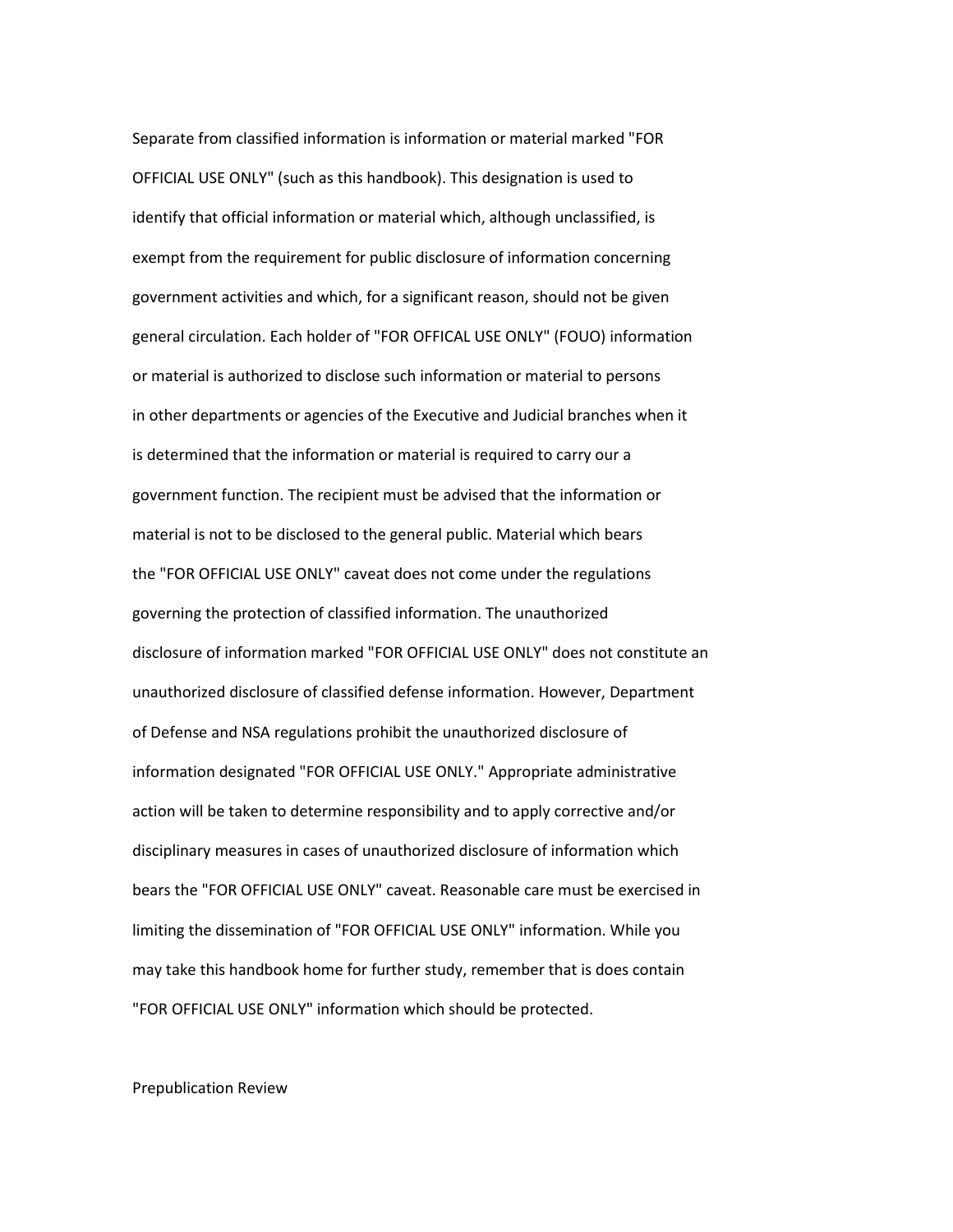All NSA personnel (employees, military assignees, and contractors) must submit for review any planned articles, books, speeches, resumes, or public statements that may contain classified, classifiable, NSA-derived, or unclassified protected information, e.g., information relating to the organization, mission, functions, or activities of NSA. Your obligation to protect this sensitive information is a lifetime one. Even when you resign, retire, or otherwise end your affiliation with NSA, you must submit this type of material for prepublication review. For additional details, contact the Information Policy Division (Q43) for an explanation of prepublication review procedures.

#### Personnel Security Responsibilities

Perhaps you an recall your initial impression upon entering an NSA facility. Like most people, you probably noticed the elaborate physical security safeguards--fences, concrete barriers, Security Protective Officers, identification badges, etc. While these measures provide a substantial degree of protection for the information housed within our buildings, they represent only a portion of the overall Agency security program. In fact, vast amounts of information leave our facilities daily in the minds of NSA personnel, and this is where our greatest vulnerability lies. Experience has indicated that because of the vital information we work with at NSA, Agency personnel may become potential targets for hostile intelligence efforts. Special safeguards are therefore necessary to protect our personnel.

Accordingly, the Agency has an extensive personnel security program which establishes internal policies and guidelines governing employee conduct and activities. These policies cover a variety of topics, all of which are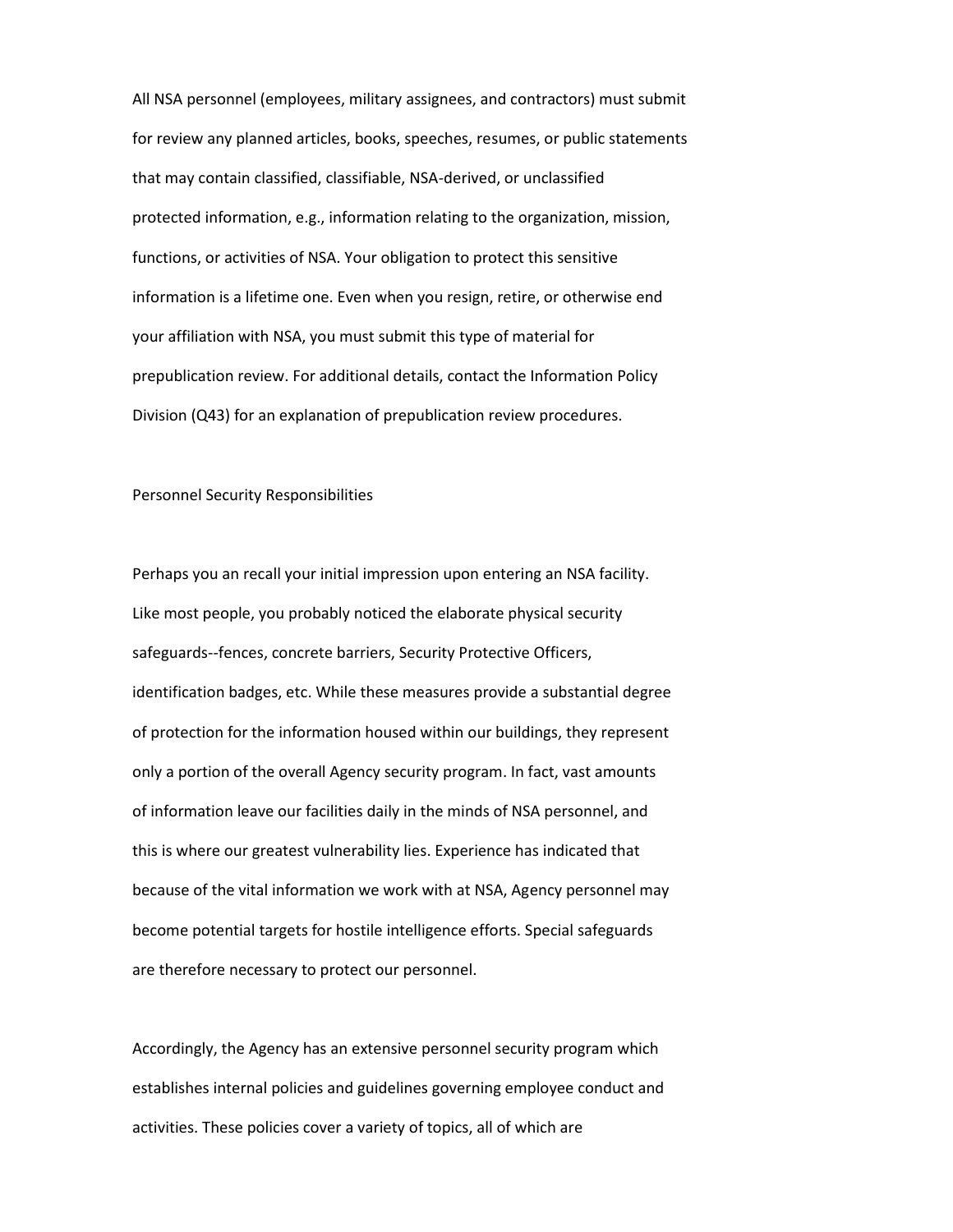designed to protect both you and the sensitive information you will gain through your work at NSA.

Association With Foreign Nationals

As a member of the U.S. Intelligence Community and by virtue of your access to sensitive information, you are a potential target for hostile intelligence activities carried out by or on behalf of citizens of foreign countries. A policy concerning association with foreign nationals has been established by the Agency to minimize the likelihood that its personnel might become subject to undue influence or duress or targets of hostile activities through foreign relationships.

As an NSA affiliate, you are prohibited from initiating or maintaining associations (regardless of the nature and degree) with citizens or officials of communist-controlled, or other countries which pose a significant threatto the security of the United States and its interests. A comprehensive list of these designated countries is available from your Staff Security Officer or the Security Awareness Division. Any contact with citizens of these countries, no matter how brief or seemingly innocuous, must be reported as soon as possible to your Staff Security Officer (SSO). (Individuals designated as Staff Security Officers are assigned to every organization; a listing of Staff Security Officers can be found at the back of this handbook).

Additionally, close and continuing associations with any non-U.S. citizens which are characterized by ties of kinship, obligation, or affection are prohibited. A waiver to this policy may be granted only under the most exceptional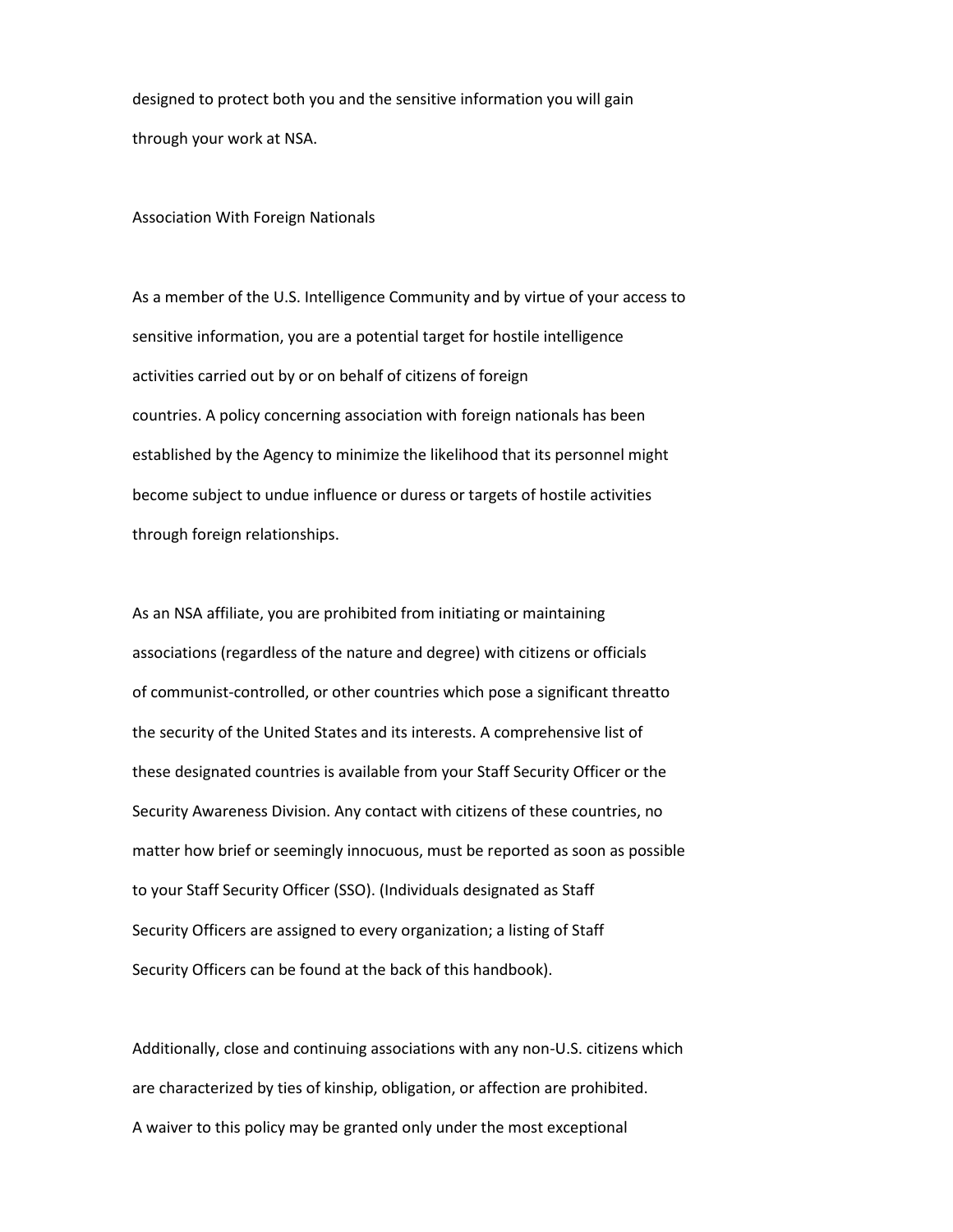circumstances when there is a truly compelling need for an individual's services or skills and the security risk is negligible.

In particular, a waiver must be granted in advance of a marriage to or cohabitation with a foreign national in order to retain one's access to NSA information. Accordingly, any intent to cohabitate with or marry a non-U.S. citizen must be reported immediately to your Staff Security Officer. If a waiver is granted, future reassignments both at headquarters and overseas may be affected.

The marriage or intended marriage of an immediate family member (parents, siblings, children) to a foreign national must also be reported through your SSO to the Clearance Division (M55).

Casual social associations with foreign nationals (other than those of the designated countries mentioned above) which arise from normal living and working arrangements in the community usually do not have to be reported. During the course of these casual social associations, you are encouraged to extend the usual social amenities. Do not act mysteriously or draw attention to yourself (and possibly to NSA) by displaying an unusually wary attitude.

Naturally, your affiliation with the Agency and the nature of your work should not be discussed. Again, you should be careful not to allow these associations to become close and continuing to the extent that they are characterized by ties of kinship, obligation, or affection.

If at any time you feel that a "casual" association is in any way suspicious,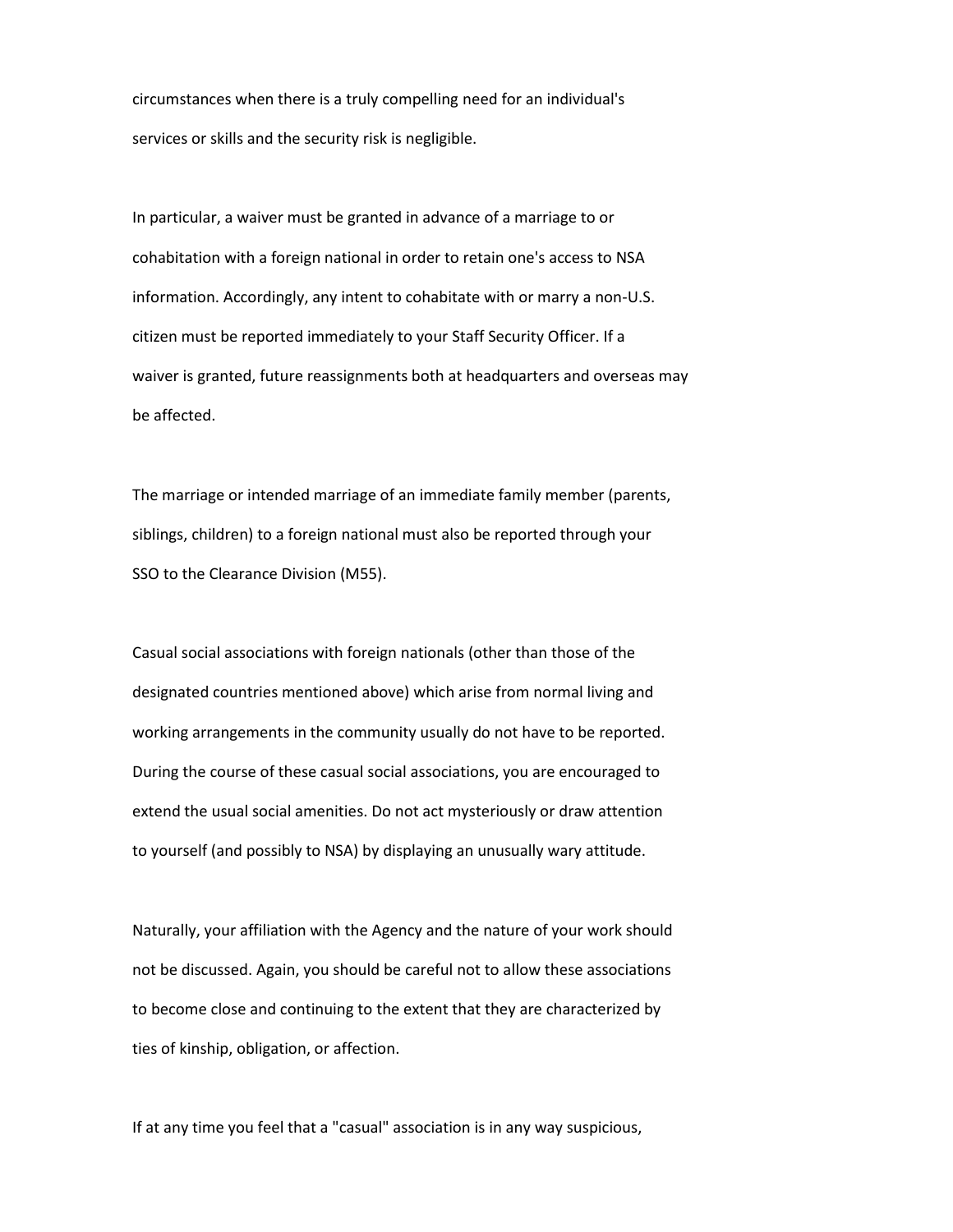you should report this to your Staff Security Officer immediately. Whenever any doubt exists as to whether or not a situation should be reported or made a matter of record, you should decided in favor of reporting it. In this way, the situation can be evaluated on its own merits, and you can be advised as to your future course of action.

# Correspondence With Foreign Nationals

NSA personnel are discouraged from initiating correspondence with individuals who are citizens of foreign countries. Correspondence with citizens of communist-controlled or other designated countries is prohibited. Casual social correspondence, including the "penpal" variety, with other foreign acquaintances is acceptable and need not be reported. If, however, this correspondence should escalate in its frequency or nature, you should report that through your Staff Security Officer to the Clearance Division (M55).

## Embassy Visits

Since a significant percentage of all espionage activity is known to be conducted through foreign embassies, consulates, etc., Agency policy discourages visits to embassies, consulates or other official establishments of a foreign government. Each case, however, must be judged on the circumstances involved. Therefore, if you plan to visit a foreign embassy for any reason (even to obtain a visa), you must consult with, and obtain the prior approval of, your immediate supervisor and the Security Awareness Division (M56).

# Amateur Radio Activities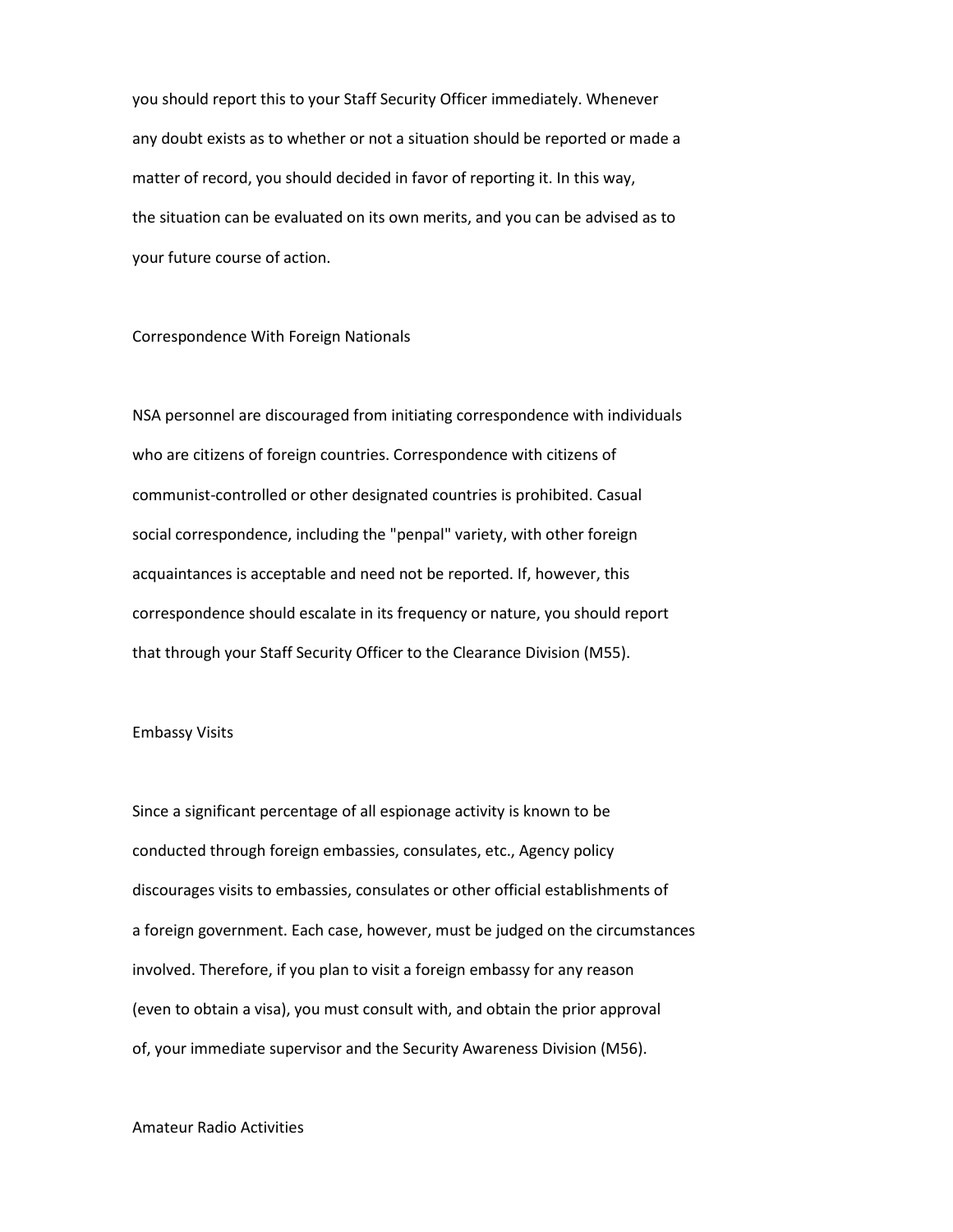Amateur radio (ham radio) activities are known to be exploited by hostile intelligence services to identify individuals with access to classified information; therefore, all licensed operators are expected to be familiar with NSA/CSS Regulation 100-1, "Operation of Amateur Radio Stations" (23 October 1986). The specific limitations on contacts with operators from communist and designated countries are of particular importance. If you are an amateur radio operator you should advise the Security Awareness Division (M56) of your amateur radio activities so that detailed guidance may be furnished to you.

Unofficial Foreign Travel

In order to further protect sensitive information from possible compromise resulting from terrorism, coercion, interrogation or capture of Agency personnel by hostile nations and/or terrorist groups, the Agency has established certain policies and procedures concerning unofficial foreign travel.

All Agency personnel (civilian employees, military assignees, and contractors) who are planning unofficial foreign travel must have that travel approved by submitting a proposed itinerary to the Security Awareness Division (M56) at least 30 working days prior to their planned departure from the United States. Your itinerary should be submitted on Form K2579 (Unofficial Foreign Travel Request). This form provides space for noting the countries to be visited, mode of travel, and dates of departure and return. Your immediate supervisor must sign this form to indicate whether or not your proposed travel poses a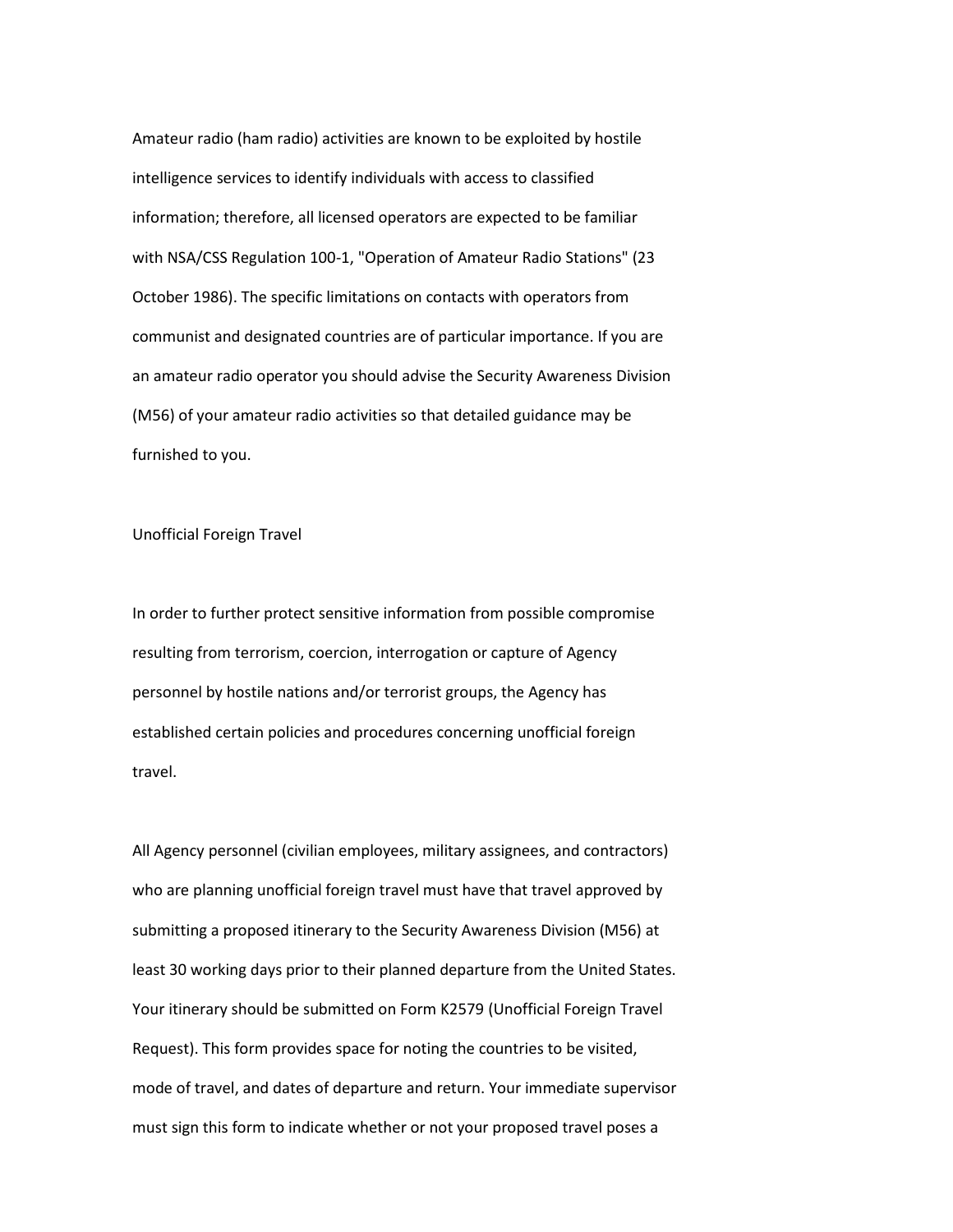risk to the sensitive information, activities, or projects of which you may have knowledge due to your current assignment.

After your supervisor's assessment is made, this form should be forwarded to the Security Awareness Director (M56). Your itinerary will then be reviewed in light of the existing situation in the country or countries to be visited, and a decision for approval or disapproval will be based on this assessment. The purpose of this policy is to limit the risk of travel to areas of the world where a threat may exist to you and to your knowledge of classified Agency activities.

In this context, travel to communist-controlled and other hazardous activity areas is prohibited. A listing of these hazardous activity areas is prohibited. A listing of these hazardous activity areas can be found in Annex A of NSA/CSS Regulation No. 30-31, "Security Requirements for Foreign Travel" (12 June 1987). From time to time, travel may also be prohibited to certain areas where the threat from hostile intelligence services, terrorism, criminal activity or insurgency poses an unacceptable risk to Agency employees and to the sensitive information they possess. Advance travel deposits made without prior agency approval of the proposed travel may result in financial losses by the employee should the travel be disapproved, so it is important to obtain approval prior to committing yourself financially. Questions regarding which areas of the world currently pose a threat should be directed to the Security Awareness Division (M56).

Unofficial foreign travel to Canada, the Bahamas, Bermuda, and Mexico does not require prior approval, however, this travel must still be reported using Form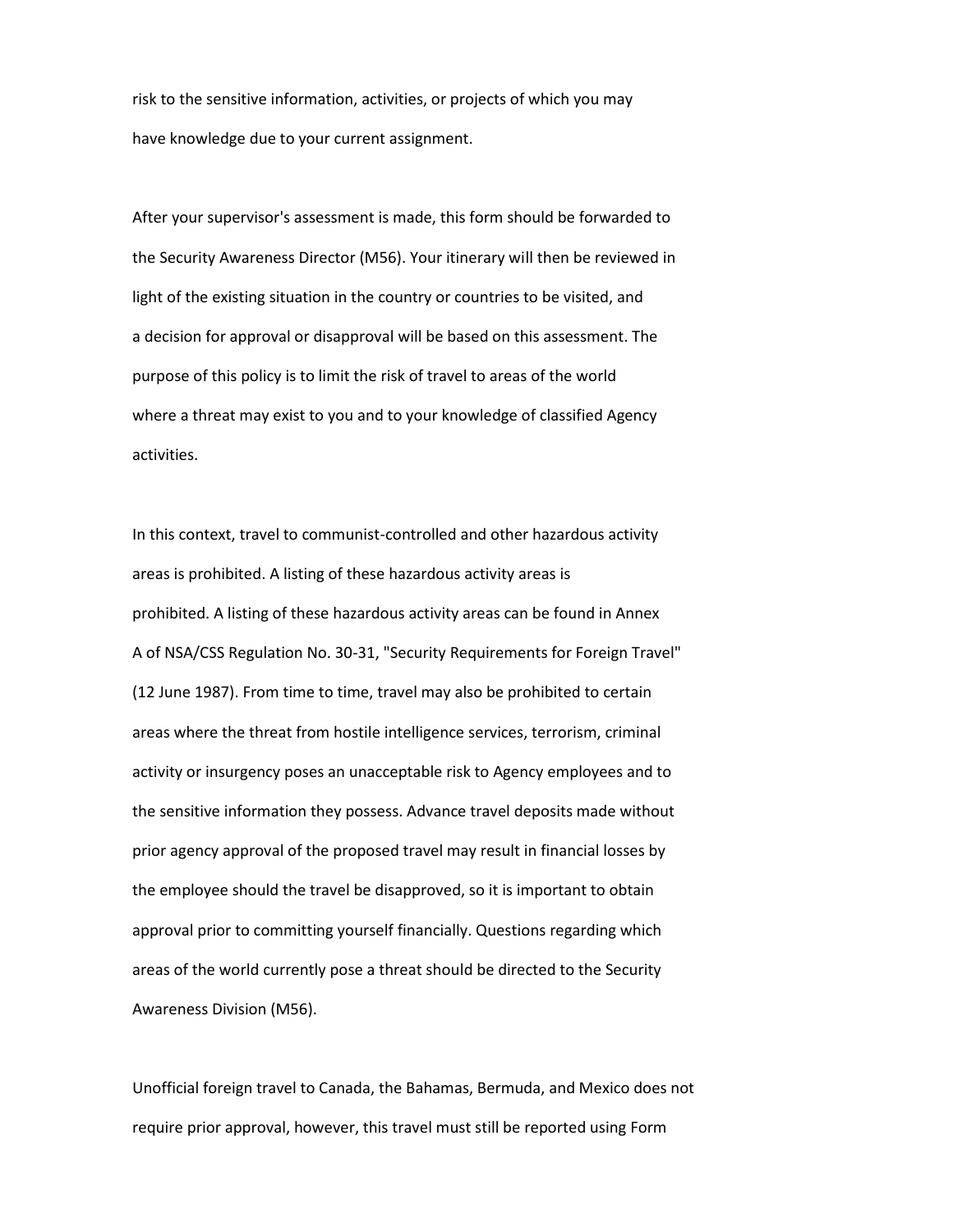K2579. Travel to these areas may be reported after the fact.

While you do not have to report your foreign travel once you have ended your affiliation with the Agency, you should be aware that the risk incurred in travelling to certain areas, from a personal safety and/or counterintelligence standpoint, remains high. The requirement to protect the classified information to which you have had access is a lifetime obligation.

# Membership In Organizations

Within the United States there are numerous organizations with memberships ranging from a few to tens of thousands. While you may certainly participate in the activities of any reputable organization, membership in any international club or professional organization/activity with foreign members should be reported through your Staff Security Officer to the Clearance Division (M55). In most cases there are no security concerns or threats to our employees or affiliates. However, the Office of Security needs the opportunity to research the organization and to assess any possible risk to you and the information to which you have access.

In addition to exercising prudence in your choice of organizational affiliations, you should endeavor to avoid participation in public activities of a conspicuously controversial nature because such activities could focus undesirable attention upon you and the Agency. NSA employees may, however, participate in bona fide public affairs such as local politics, so long as such activities do not violate the provisions of the statutes and regulations which govern the political activities of all federal employees. Additional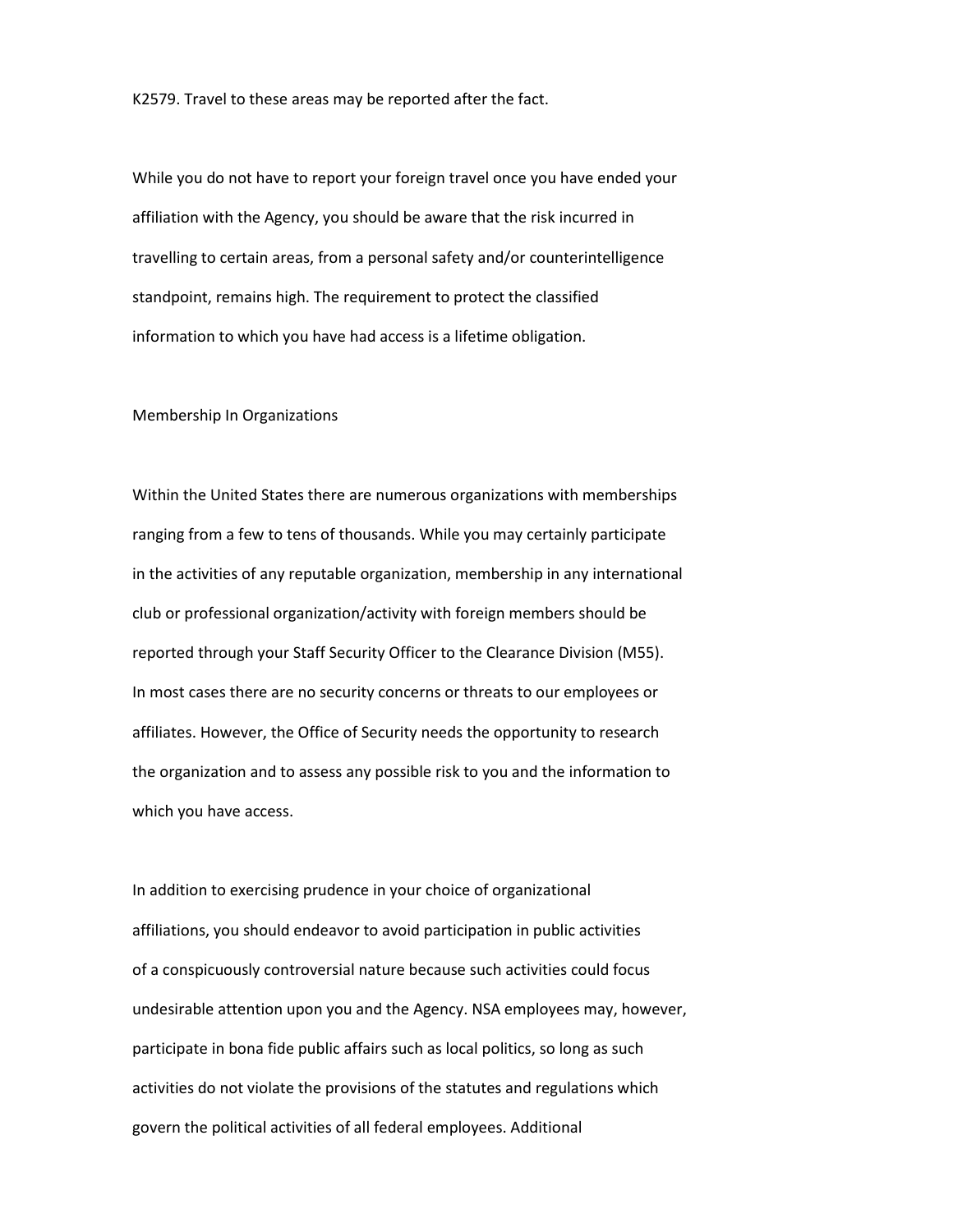information may be obtained from your Personnel Representative.

Changes In Marital Status/Cohabitation/Names

All personnel, either employed by or assigned to NSA, must advise the Office of Security of any changes in their marital status (either marriage or divorce), cohabitation arrangements, or legal name changes. Such changes should be reported by completing NSA Form G1982 (Report of Marriage/Marital Status Change/Name Change), and following the instructions printed on the form.

Use And Abuse Of Drugs

It is the policy of the National Security Agency to prevent and eliminate the improper use of drugs by Agency employees and other personnel associated with the Agency. The term "drugs" includes all controlled drugs or substances identified and listed in the Controlled Substances Act of 1970, as amended, which includes but is not limited to: narcotics, depressants, stimulants, cocaine, hallucinogens ad cannabis (marijuana, hashish, and hashish oil). The use of illegal drugs or the abuse of prescription drugs by persons employed by, assigned or detailed to the Agency may adversely affect the national security; may have a serious damaging effect on the safety and the safety of others; and may lead to criminal prosecution. Such use of drugs either within or outside Agency controlled facilities is prohibited.

Physical Security Policies

The physical security program at NSA provides protection for classified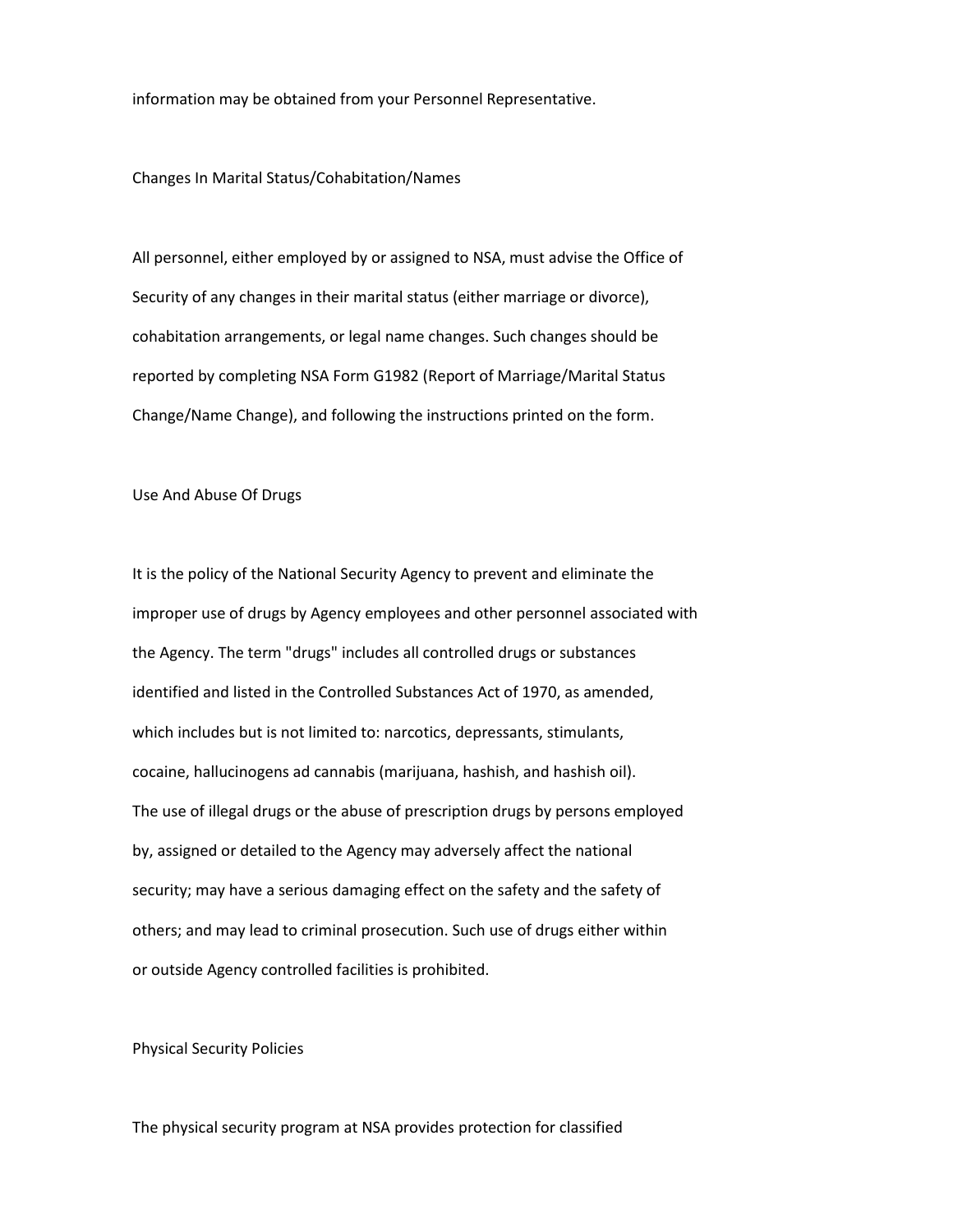material and operations and ensures that only persons authorized access to the Agency's spaces and classified material are permitted such access. This program is concerned not only with the Agency's physical plant and facilities, but also with the internal and external procedures for safeguarding the Agency's classified material and activities. Therefore, physical security safeguards include Security Protective Officers, fences, concrete barriers, access control points, identification badges, safes, and the compartmentalization of physical spaces. While any one of these safeguards represents only a delay factor against attempts to gain unauthorized access to NSA spaces and material, the total combination of all these safeguards represents a formidable barrier against physical penetration of NSA. Working together with personnel security policies, they provide "security in depth."

The physical security program depends on interlocking procedures. The responsibility for carrying out many of these procedures rests with the individual. This means you, and every person employed by, assign, or detailed to the Agency, must assume the responsibility for protecting classified material. Included in your responsibilities are: challenging visitors in operational areas; determining "need-to-know;" limiting classified conversations to approved areas; following established locking and checking procedures; properly using the secure and non-secure telephone systems; correctly wrapping and packaging classified data for transmittal; and placing classified waste in burn bags.

The NSA Badge

Even before you enter an NSA facility, you have a constant reminder of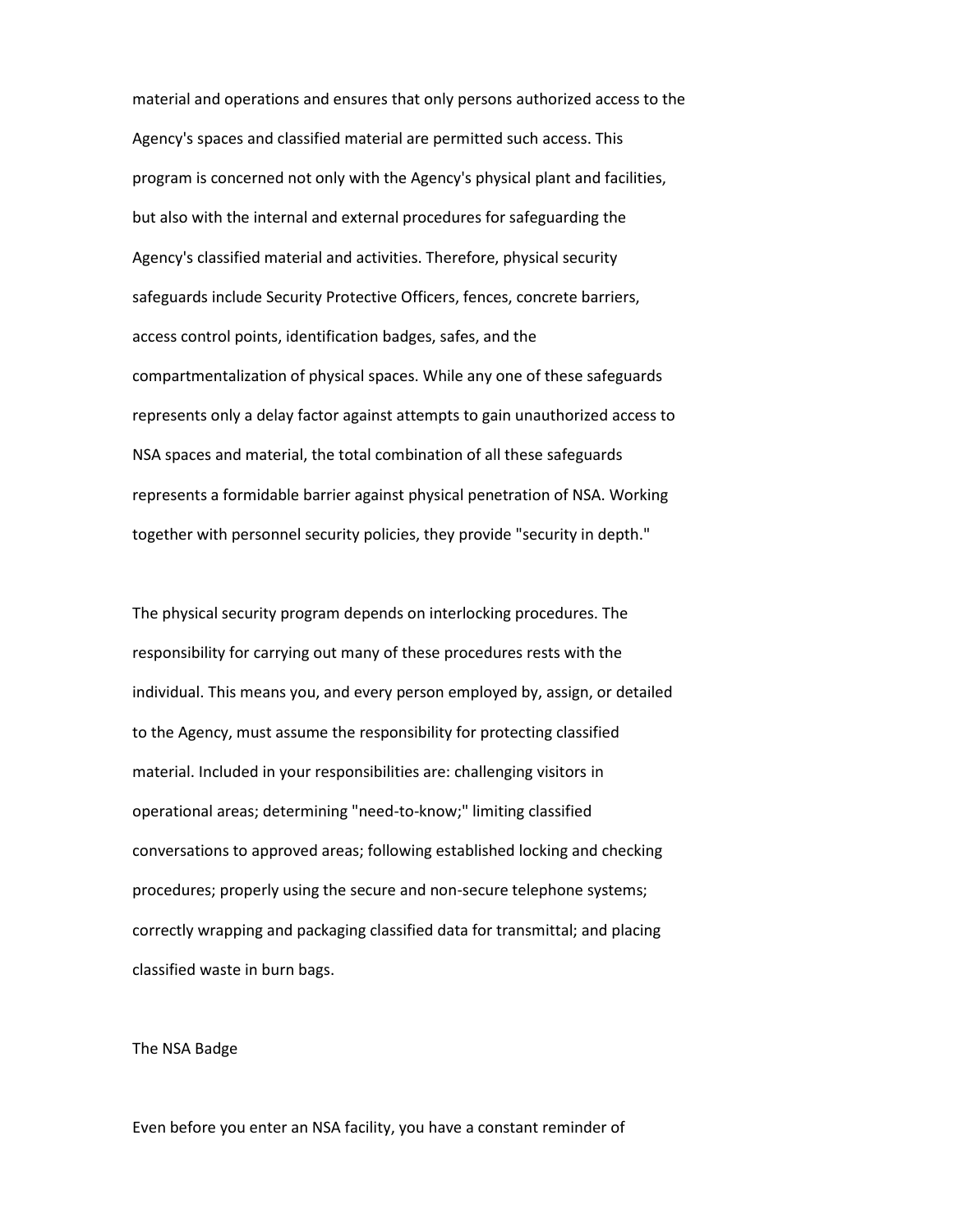security--the NSA badge. Every person who enters an NSA installation is required to wear an authorized badge. To enter most NSA facilities your badge must be inserted into an Access Control Terminal at a building entrance and you must enter your Personal Identification Number (PIN) on the terminal keyboard. In the absence of an Access Control Terminal, or when passing an internal security checkpoint, the badge should be held up for viewing by a Security Protective Officer. The badge must be displayed at all times while the individual remains within any NSA installation.

NSA Badges must be clipped to a beaded neck chain. If necessary for the safety of those working in the area of electrical equipment or machinery, rubber tubing may be used to insulate the badge chain. For those Agency personnel working in proximity to other machinery or equipment, the clip may be used to attach the badge to the wearer's clothing, but it must also remain attached to the chain.

After you leave an NSA installation, remove your badge from public view, thus avoiding publicizing your NSA affiliation. Your badge should be kept in a safe place which is convenient enough to ensure that you will be reminded to bring it with you to work. A good rule of thumb is to afford your badge the same protection you give your wallet or your credit cards. DO NOT write your Personal Identification Number on your badge.

If you plan to be away from the Agency for a period of more than 30 days, your badge should be left at the main Visitor Control Center which services your facility.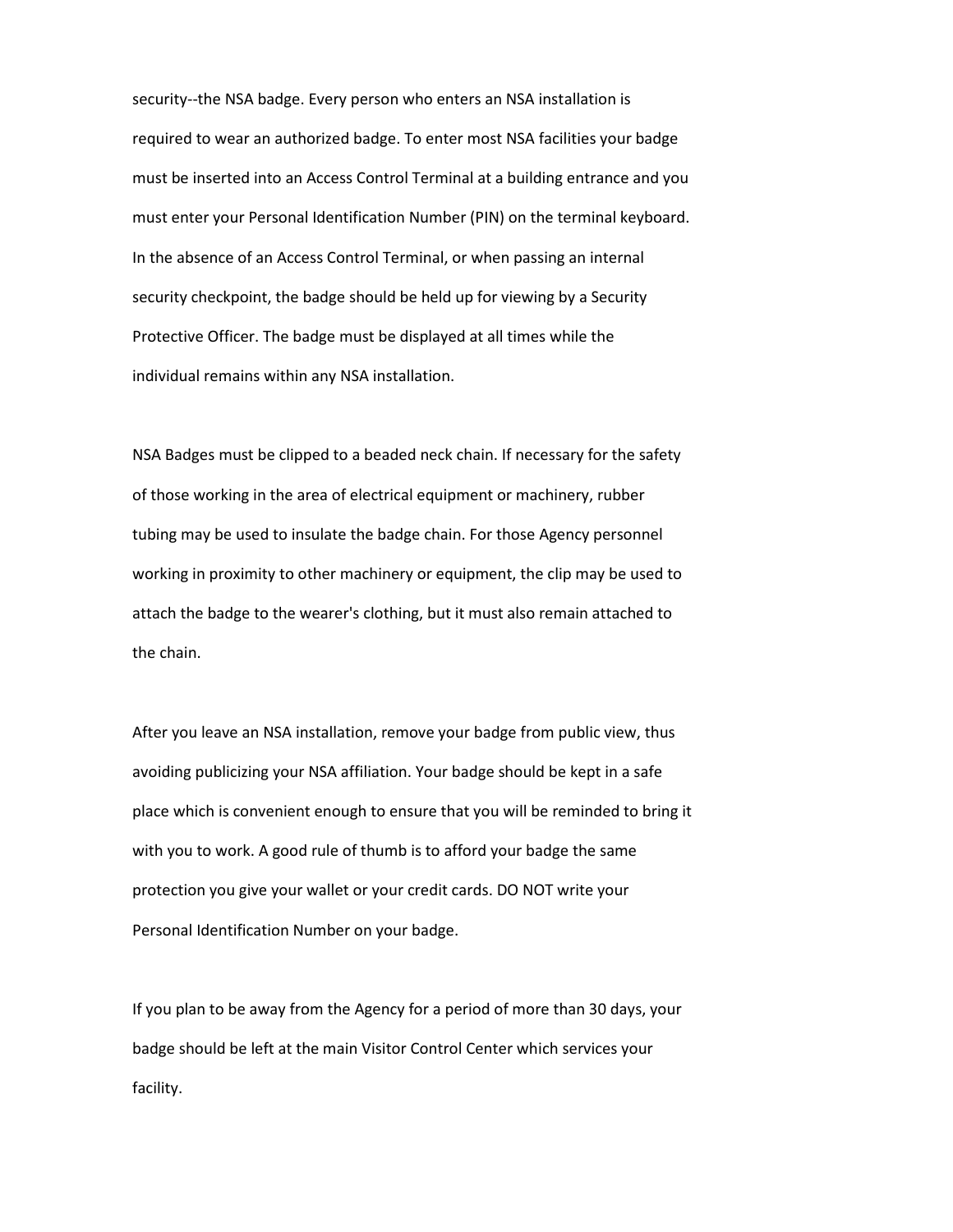Should you lose your badge, you must report the facts and circumstances immediately to the Security Operations Center (SOC) (963-3371s/688-6911b) so that your badge PIN can be deactivated in the Access Control Terminals. In the event that you forget your badge when reporting for duty, you may obtain a "non-retention" Temporary Badge at the main Visitor Control Center which serves your facility after a co-worker personally identifies your and your clearance has been verified.

Your badge is to be used as identification only within NSA facilities or other government installations where the NSA badge is recognized. Your badge should never be used outside of the NSA or other government facilities for the purpose of personal identification. You should obtain a Department of Defense identification card from the Civilian Welfare Fund (CWF) if you need to identify yourself as a government employee when applying for "government discounts" offered at various commercial establishments.

Your badge color indicates your particular affiliation with NSA and your level of clearance. Listed below are explanations of the badge colors you are most likely to see:

# Green (\*) Fully cleared NSA employees and certain military assignees.

Orange (\*) (or Gold) Fully cleared representative of other government agencies.

Black (\*) Fully cleared contractors or consultants.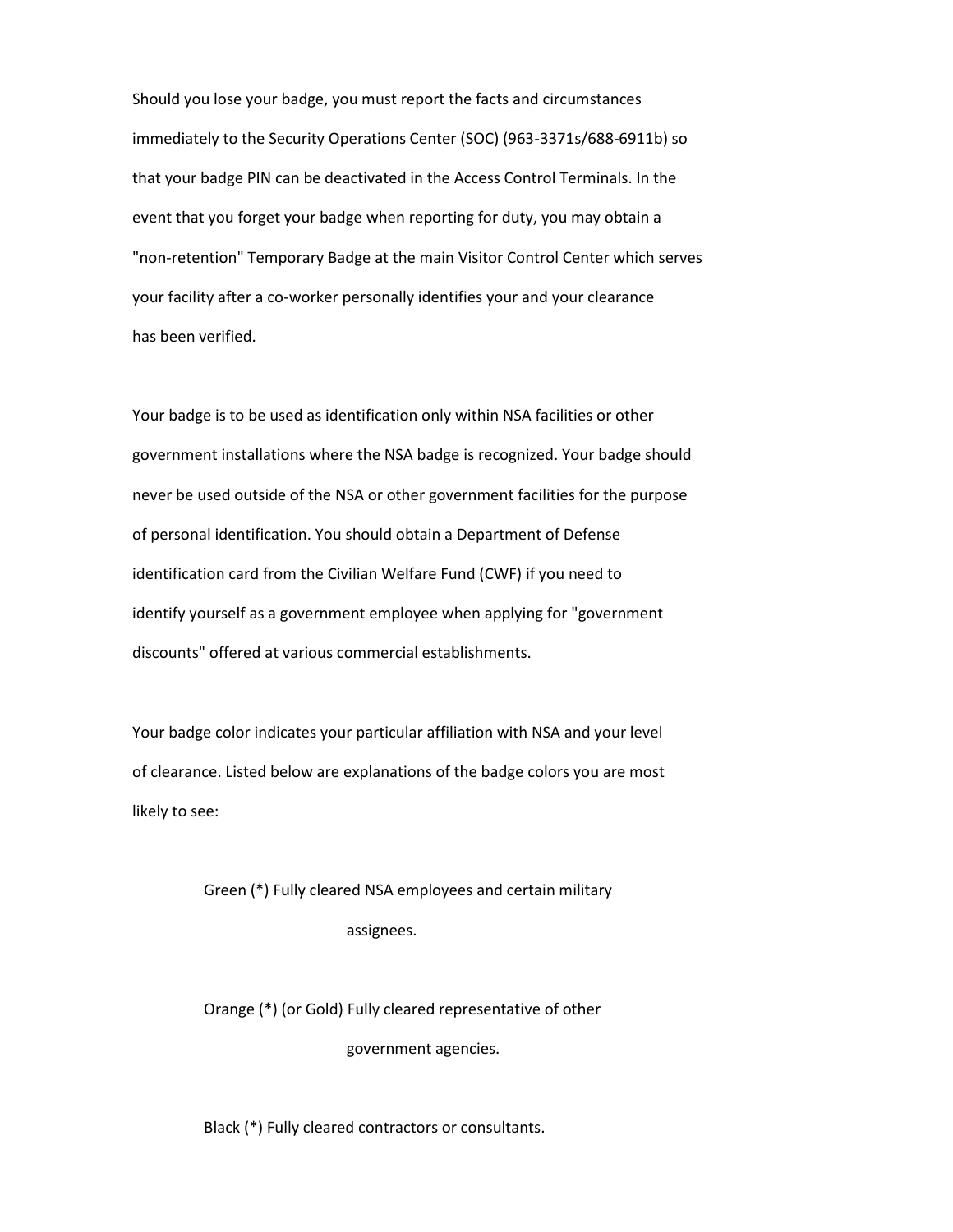Blue Employees who are cleared to the SECRET level while awaiting completion of their processing for full (TS/SI) clearance. These Limited Interim Clearance (LIC) employees are restricted to certain activities while inside a secure area.

Red Clearance level is not specified, so assume the holder is uncleared.

\* - Fully cleared status means that the person has been cleared to the Top Secret (TS) level and indoctrinated for Special Intelligence (SI).

All badges with solid color backgrounds (permanent badges) are kept by individuals until their NSA employment or assignment ends. Striped badges ("non-retention" badges) are generally issued to visitors and are returned to the Security Protective Officer upon departure from an NSA facility.

# Area Control

Within NSA installations there are generally two types of areas, Administrative and Secure. An Administrative Area is one in which storage of classified information is not authorized, and in which discussions of a classified nature are forbidden. This type of area would include the corridors, restrooms, cafeterias, visitor control areas, credit union, barber shop, and drugstore. Since uncleared, non-NSA personnel are often present in these areas, all Agency personnel must ensure that no classified information is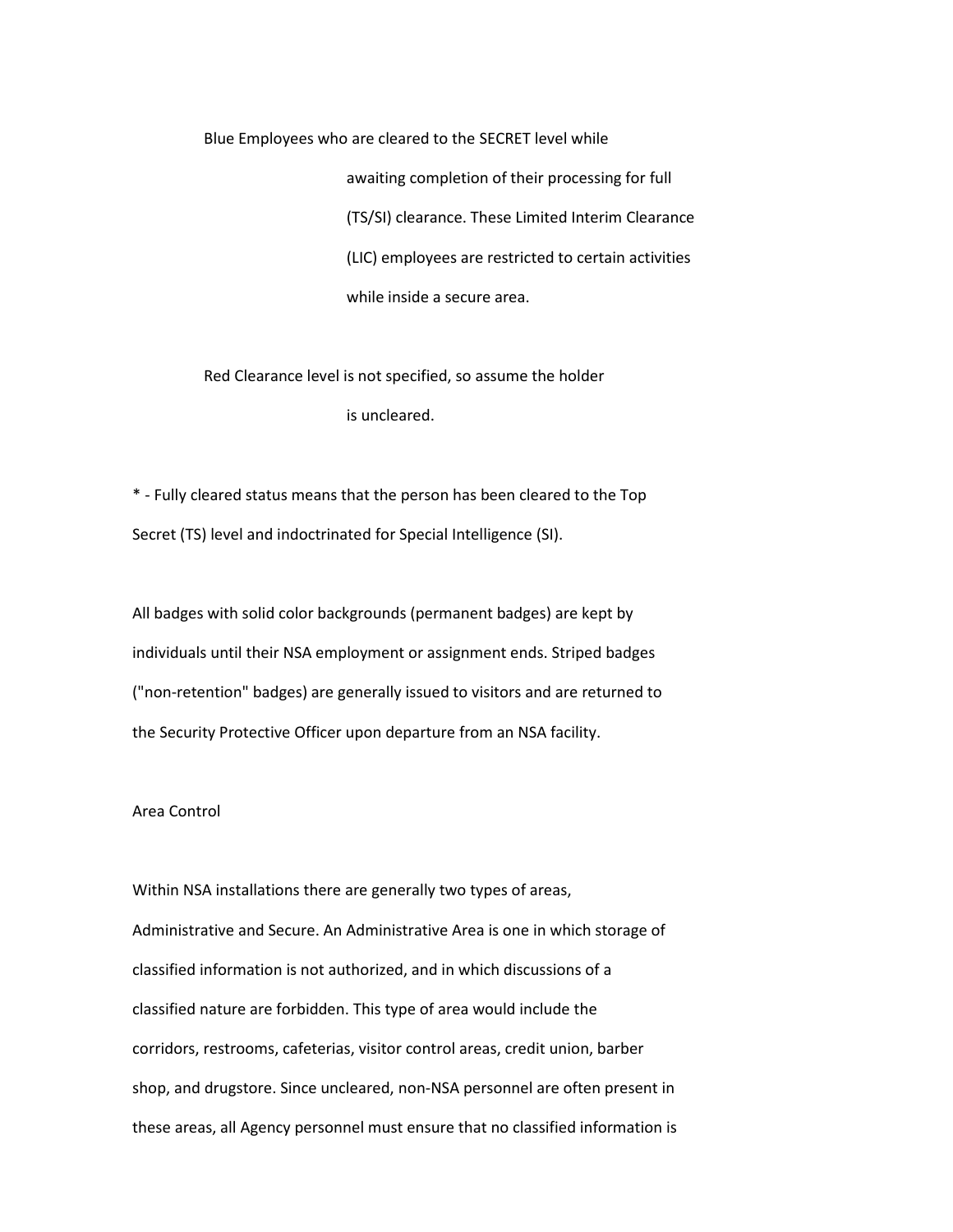discussed in an Administrative Area.

Classified information being transported within Agency facilities must be placed within envelopes, folders, briefcases, etc. to ensure that its contents or classification markings are not disclosed to unauthorized persons, or that materials are not inadvertently dropped enroute.

The normal operational work spaces within an NSA facility are designated Secure Areas. These areas are approved for classified discussions and for the storage of classified material. Escorts must be provided if it is necessary for uncleared personnel (repairmen, etc.) to enter Secure Areas, an all personnel within the areas must be made aware of the presence of uncleared individuals. All unknown, unescorted visitors to Secure Areas should be immediately challenged by the personnel within the area, regardless of the visitors' clearance level (as indicated by their badge color).

The corridor doors of these areas must be locked with a deadbolt and all classified information in the area must be properly secured after normal working hours or whenever the area is unoccupied. When storing classified material, the most sensitive material must be stored in the most secure containers. Deadbolt keys for doors to these areas must be returned to the key desk at the end of the workday.

For further information regarding Secure Areas, consult the Physical Security Division (M51) or your staff Security Officer.

Items Treated As Classified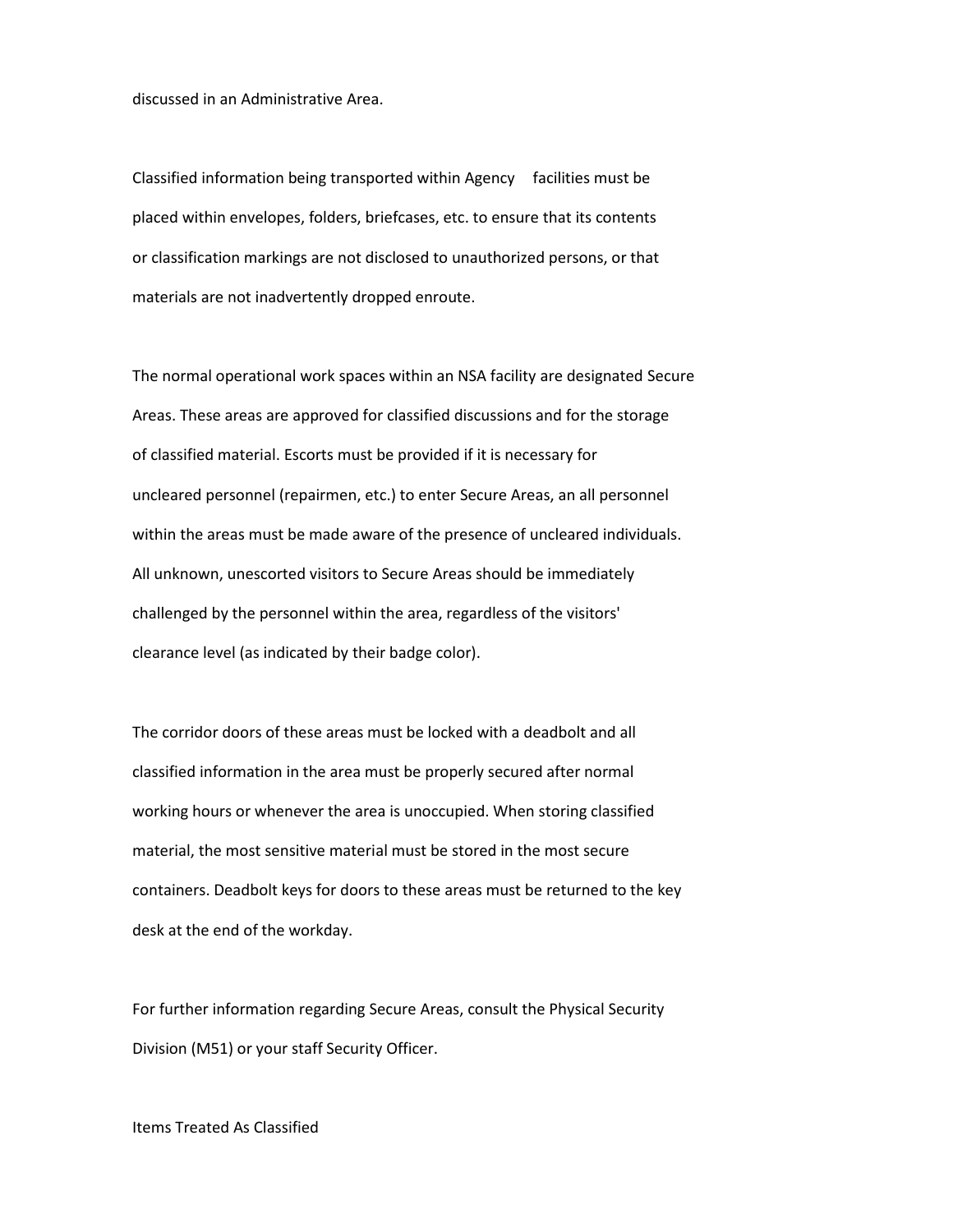For purposes of transportation, storage and destruction, there are certain types of items which must be treated as classified even though they may not contain classified information. Such items include carbon paper, vu-graphs, punched machine processing cards, punched paper tape, magnetic tape, computer floppy disks, film, and used typewriter ribbons. This special treatment is necessary since a visual examination does not readily reveal whether the items contain classified information.

#### Prohibited Items

Because of the potential security or safety hazards, certain items are prohibited under normal circumstances from being brought into or removed from any NSA installation. These items have been groped into two general classes. Class I prohibited items are those which constitute a threat to the safety and security of NSA/CSS personnel and facilities. Items in this category include:

- a. Firearms and ammunition
- b. Explosives, incendiary substances, radioactive materials, highly volatile materials, or other hazardous materials
- c. Contraband or other illegal substances
- d. Personally owned photographic or electronic equipment including microcomputers, reproduction or recording devices, televisions or radios.

Prescribed electronic medical equipment is normally not prohibited, but requires coordination with the Physical Security Division (M51) prior to being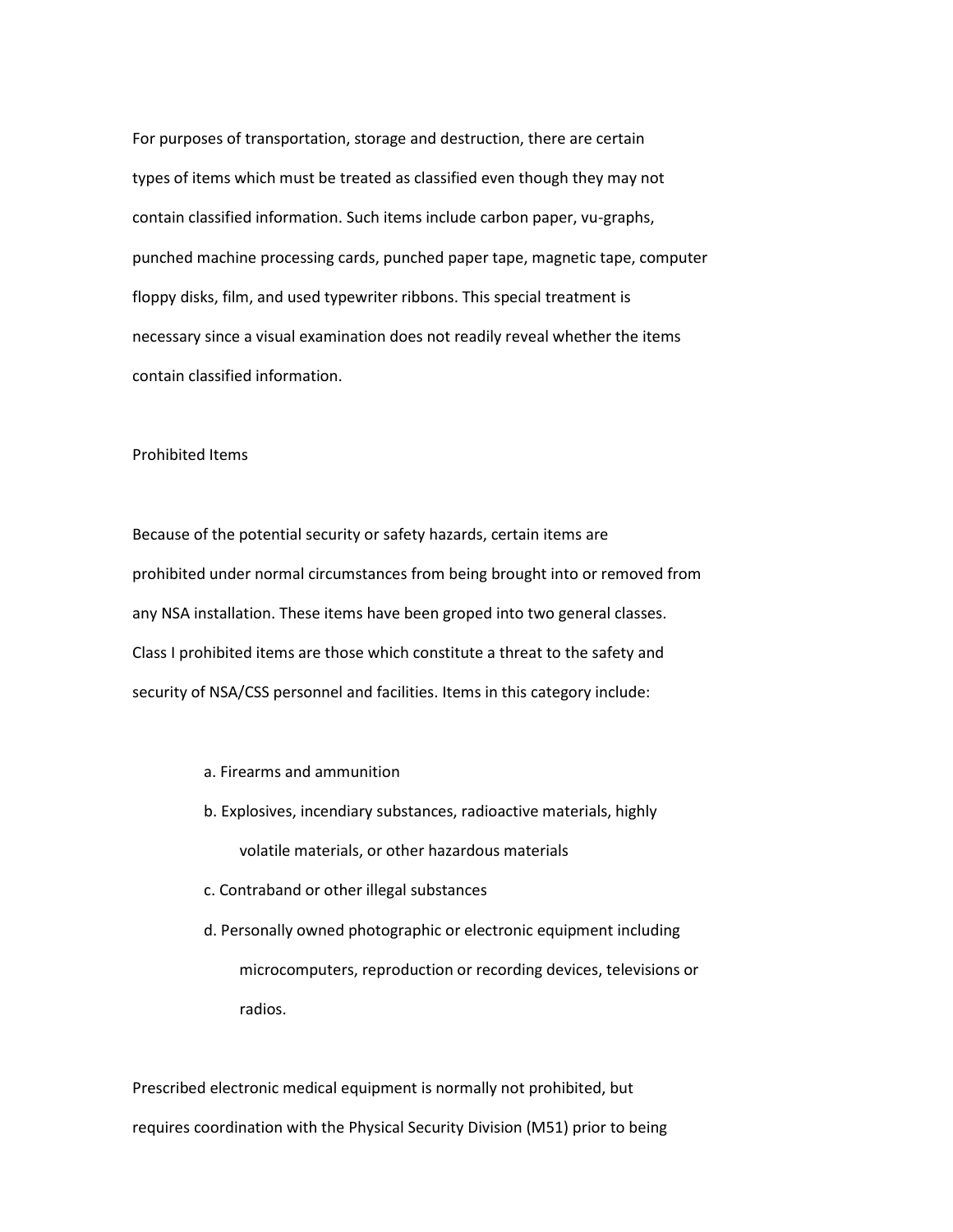brought into any NSA building.

Class II prohibited items are those owned by the government or contractors which constitute a threat to physical, technical, or TEMPEST security. Approval by designated organizational officials is required before these items can be brought into or removed from NSA facilities. Examples are:

- a. Transmitting and receiving equipment
- b. Recording equipment and media
- c. Telephone equipment and attachments
- d. Computing devices and terminals
- e. Photographic equipment and film

A more detailed listing of examples of Prohibited Items may be obtained from your Staff Security Officer or the Physical Security Division (M51).

Additionally, you may realize that other seemingly innocuous items are also restricted and should not be brought into any NSA facility. Some of these items pose a technical threat; others must be treated as restricted since a visual inspection does not readily reveal whether they are classified. These items include:

- a. Negatives from processed film; slides; vu-graphs
- b. Magnetic media such as floppy disks, cassette tapes, and VCR videotapes
- c. Remote control devices for telephone answering machines d. Pagers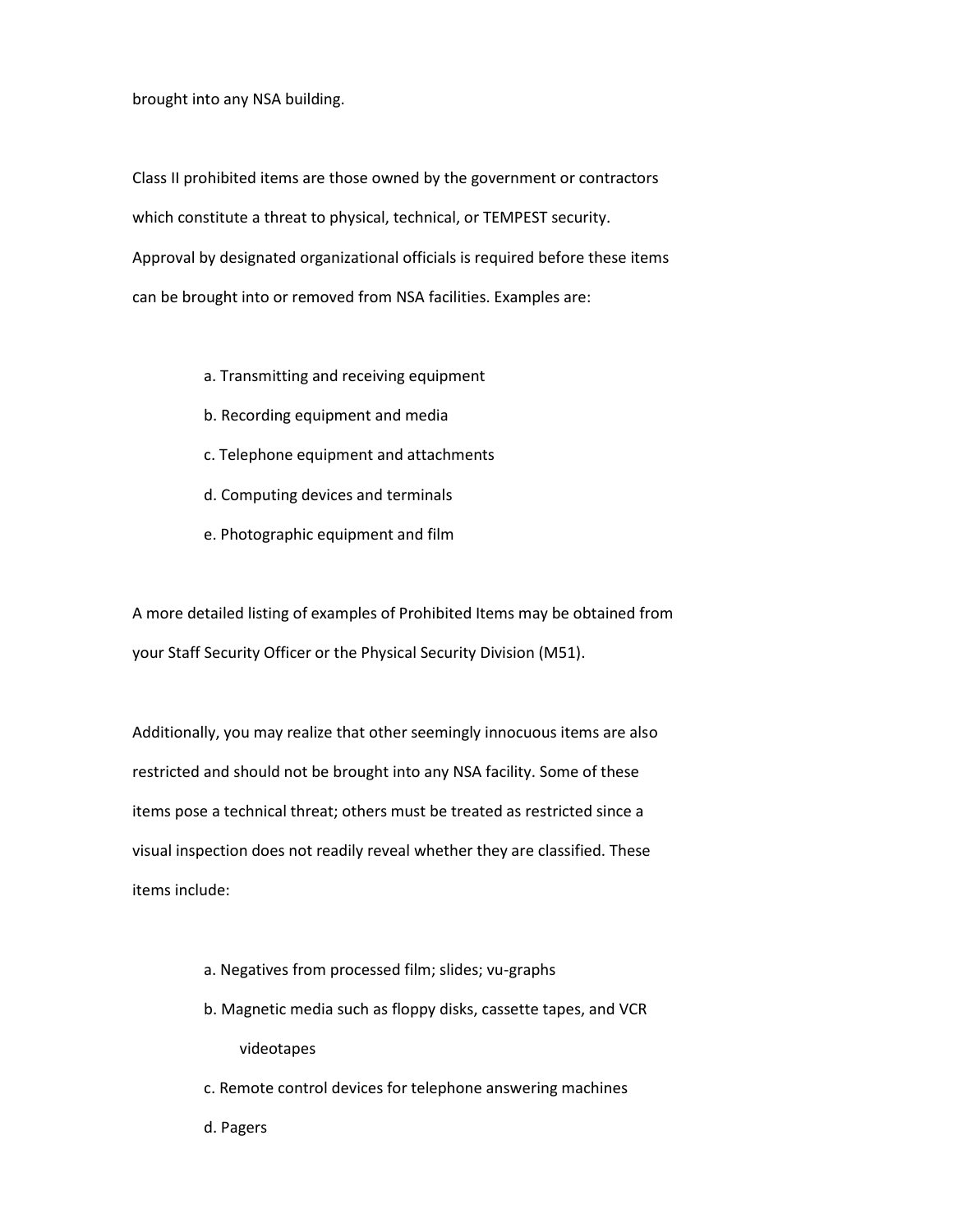#### Exit Inspection

As you depart NSA facilities, you will note another physical security safeguard--the inspection of the materials you are carrying. This inspection of your materials, conducted by Security Protective Officers, is designed to preclude the inadvertent removal of classified material. It is limited to any articles that you are carrying out of the facility and may include letters, briefcases, newspapers, notebooks, magazines, gym bags, and other such items. Although this practice may involve some inconvenience, it is conducted in your best interest, as well as being a sound security practice. The inconvenience can be considerably reduced if you keep to a minimum the number of personal articles that you remove from the Agency.

#### Removal Of Material From NSA Spaces

The Agency maintains strict controls regarding the removal of material from its installations, particularly in the case of classified material.

Only under a very limited and official circumstances classified material be removed from Agency spaces. When deemed necessary, specific authorization is required to permit an individual to hand carry classified material out of an NSA building to another Secure Area. Depending on the material and circumstances involved, there are several ways to accomplish this.

A Courier Badge authorizes the wearer, for official purposes, to transport classified material, magnetic media, or Class II prohibited items between NSA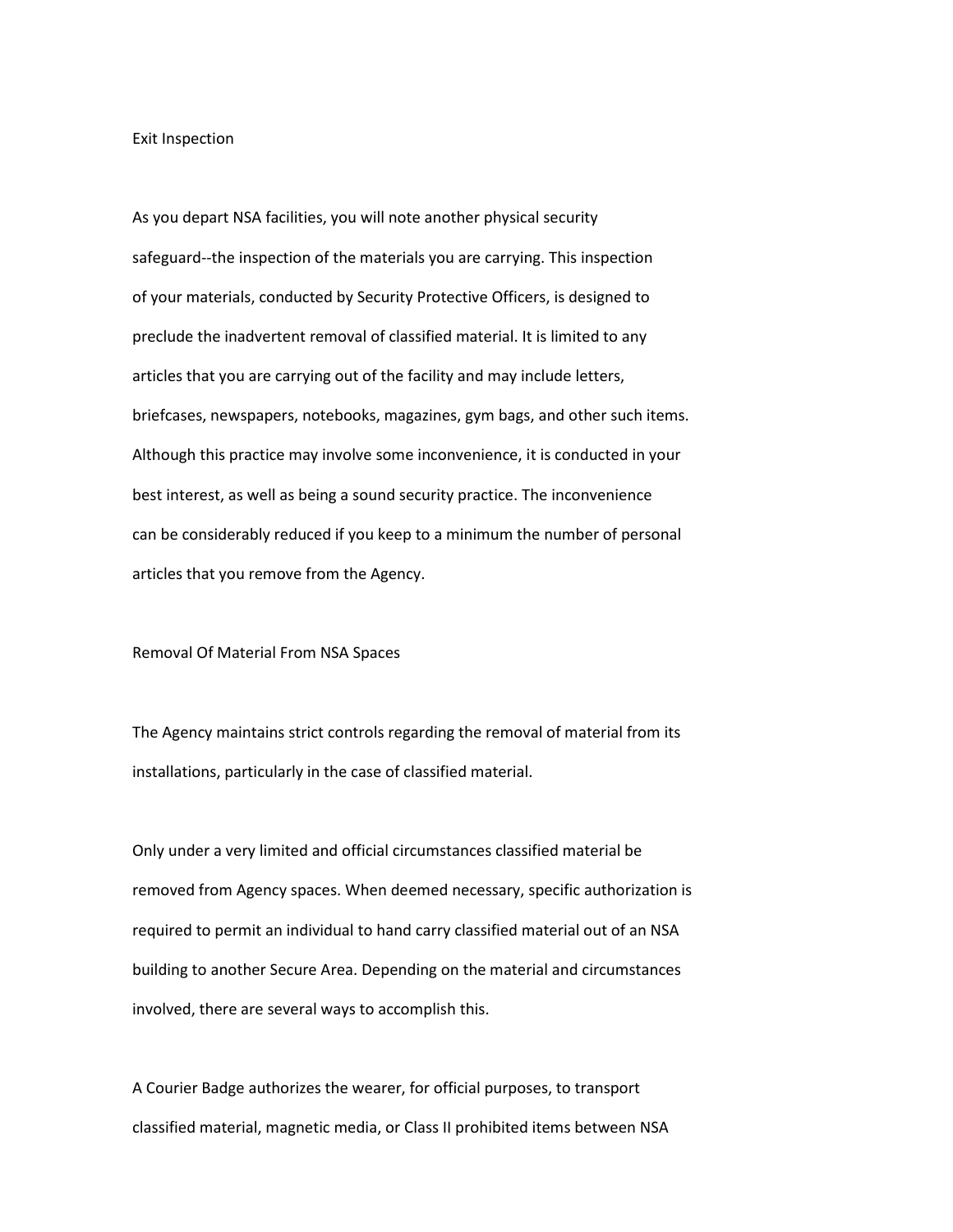facilities. These badges, which are strictly controlled, are made available by the Physical Security Division (M51) only to those offices which have specific requirements justifying their use.

An Annual Security Pass may be issued to individuals whose official duties require that they transport printed classified materials, information storage media, or Class II prohibited items to secure locations within the local area. Materials carried by an individual who displays this pass are subject to spot inspection by Security Protective Officers or other personnel from the Office of Security. It is not permissible to use an Annual Security Pass for personal convenience to circumvent inspection of your personal property by perimeter Security Protective Officers.

If you do not have access to a Courier Badge and you have not been issued an Annual Security Pass, you may obtain a One-Time Security Pass to remove classified materials/magnetic media or admit or remove prohibited items from an NSA installation. These passes may be obtained from designated personnel in your work element who have been given authority to issue them. The issuing official must also contact the Security Operations Center (SOC) to obtain approval for the admission or removal of a Class I prohibited item.

When there is an official need to remove government property which is not magnetic media, or a prohibited or classified item, a One-Time Property Pass is used. This type of pass (which is not a Security Pass) may be obtained from your element custodial property officer. A Property Pass is also to be used when an individual is removing personal property which might be reasonably be mistaken for unclassified Government property. This pass is surrendered to the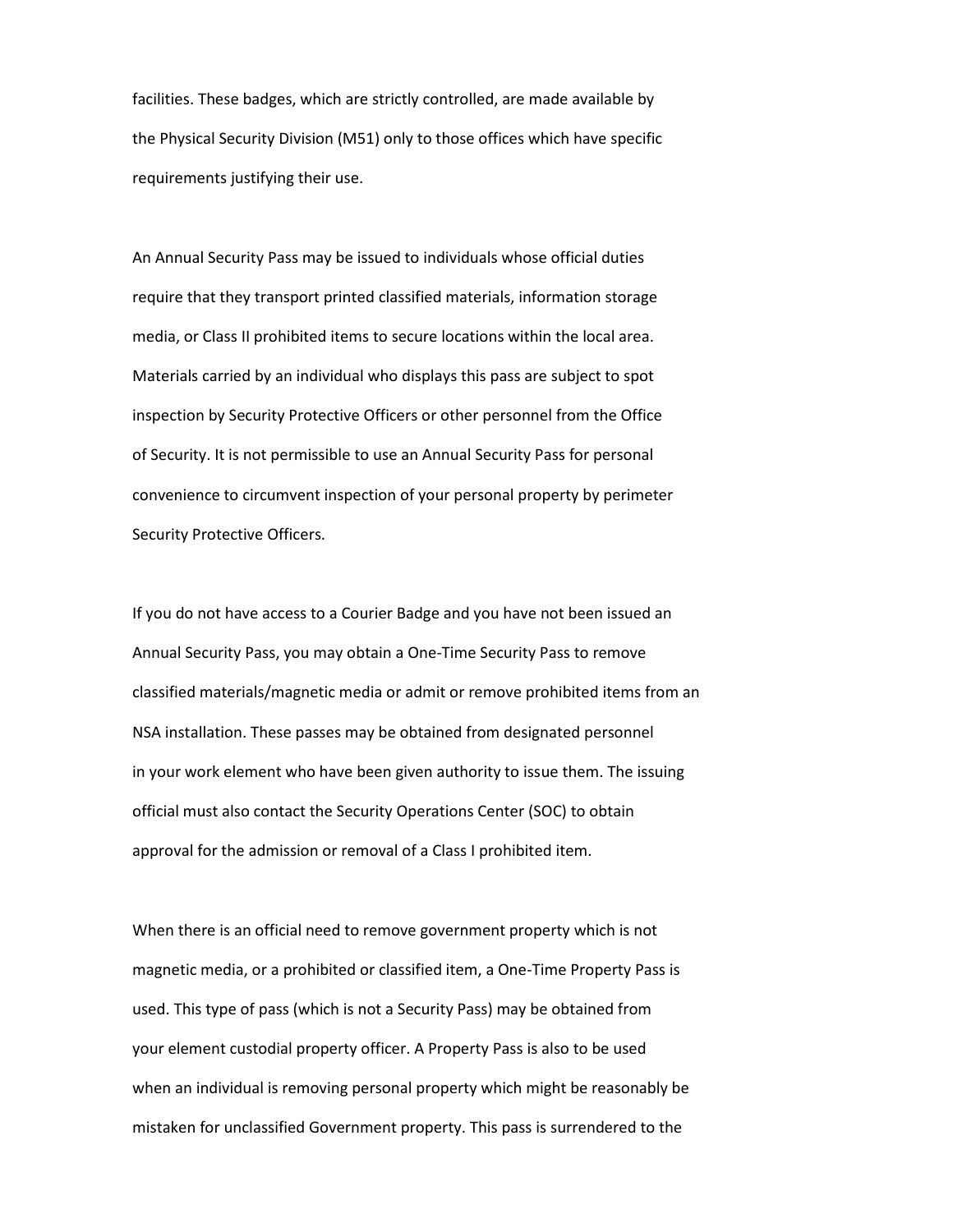Security Protective Officer at the post where the material is being removed. Use of this pass does not preclude inspection of the item at the perimeter control point by the Security Protective Officer or Security professionals to ensure that the pass is being used correctly.

#### External Protection Of Classified Information

On those occasions when an individual must personally transport classified material between locations outside of NSA facilities, the individual who is acting as the courier must ensure that the material receives adequate protection. Protective measures must include double wrapping and packaging of classified information, keeping the material under constant control, ensuring the presence of a second appropriately cleared person when necessary, and delivering the material to authorized persons only. If you are designated as a courier outside the local area, contact the Security Awareness Division (M56) for your courier briefing.

Even more basic than these procedures is the individual security responsibility to confine classified conversations to secure areas. Your home, car pool, and public places are not authorized areas to conduct classified discussions--even if everyone involved in he discussion possesses a proper clearance and "need-to-know." The possibility that a conversation could be overheard by unauthorized persons dictates the need to guard against classified discussions in non-secure areas.

Classified information acquired during the course of your career or assignment to NSA may not be mentioned directly, indirectly, or by suggestion in personal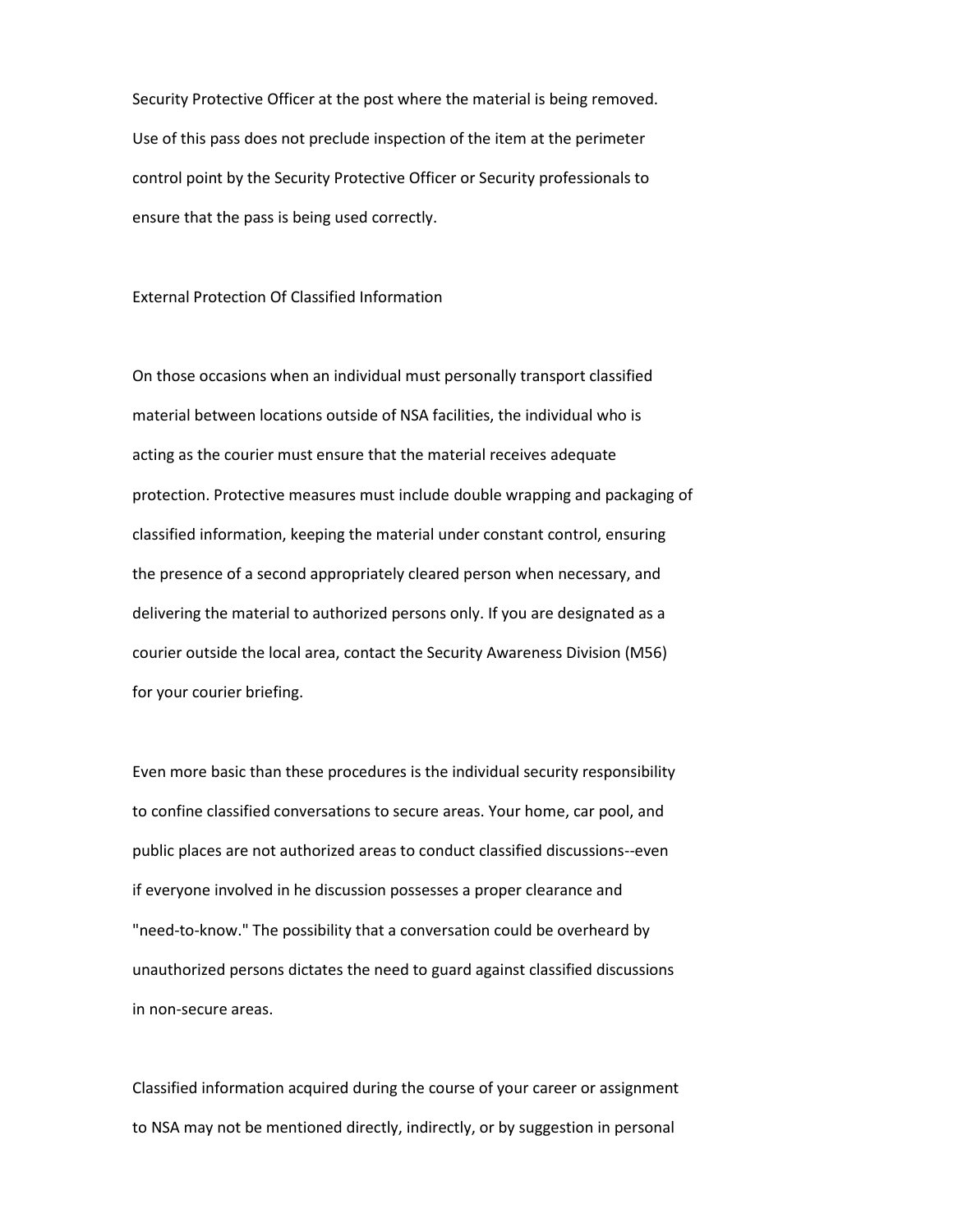diaries, records, or memoirs.

Reporting Loss Or Disclosure Of Classified Information

The extraordinary sensitivity of the NSA mission requires the prompt reporting of any known, suspected, or possible unauthorized disclosure of classified information, or the discovery that classified information may be lost, or is not being afforded proper protection. Any information coming to your attention concerning the loss or unauthorized disclosure of classified information should be reported immediately to your supervisor, your Staff Security Officer, or the Security Operations Center (SOC).

Use Of Secure And Non-Secure Telephones

Two separate telephone systems have been installed in NSA facilities for use in the conduct of official Agency business: the secure telephone system (gray telephone) and the outside, non-secure telephone system (black telephone). All NSA personnel must ensure that use of either telephone system does not jeopardize the security of classified information.

The secure telephone system is authorized for discussion of classified information. Personnel receiving calls on the secure telephone may assume that the caller is authorized to use the system. However, you must ensure that the caller has a "need-to-know" the information you will be discussing.

The outside telephone system is only authorized for unclassified official Agency business calls. The discussion of classified information is not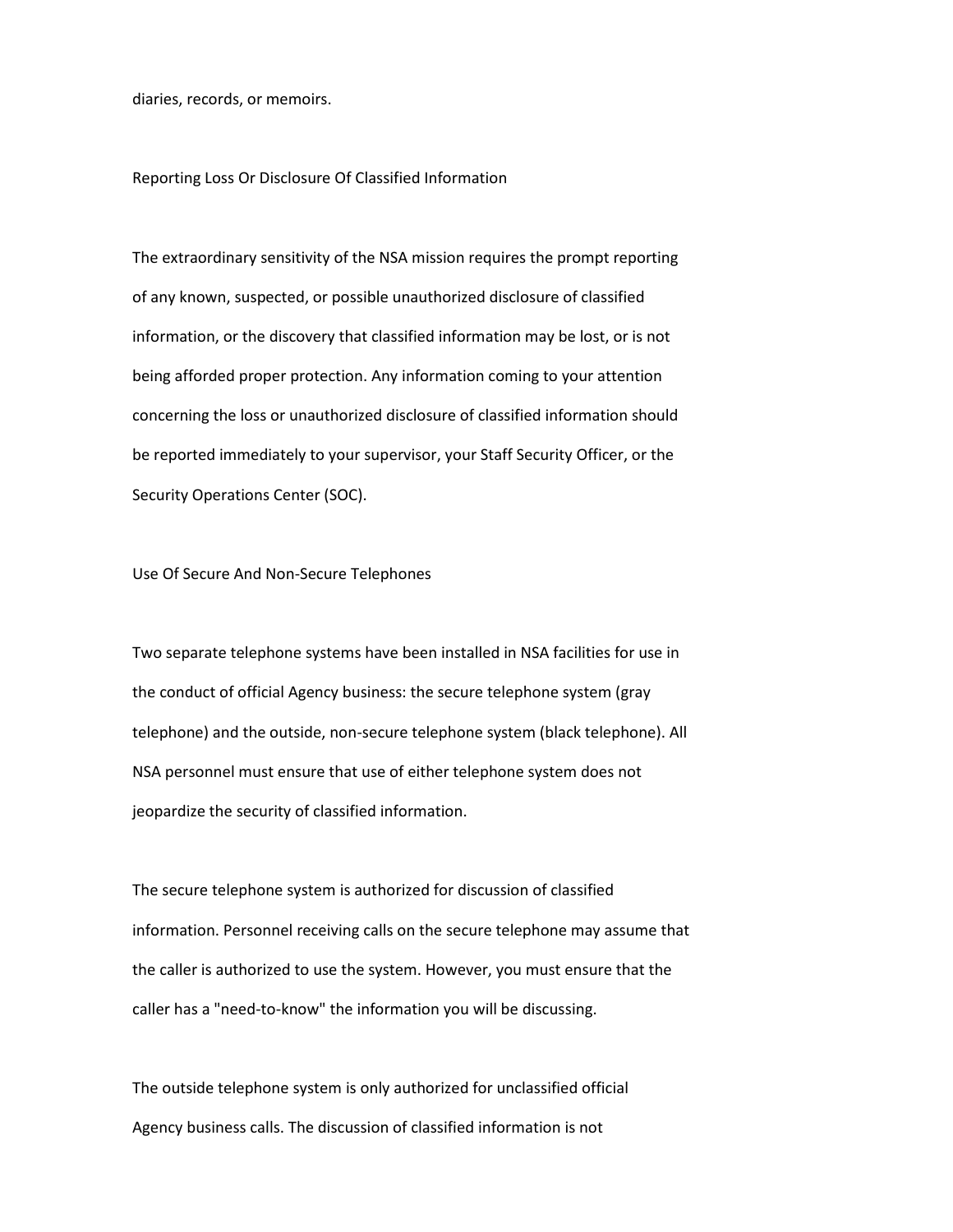permitted on this system. Do not attempt to use "double-talk" in order to discuss classified information over the non-secure telephone system.

In order to guard against the inadvertent transmission of classified information over a non-secure telephone, and individual using the black telephone in an area where classified activities are being conducted must caution other personnel in the area that the non-secure telephone is in use. Likewise, you should avoid using the non-secure telephone in the vicinity of a secure telephone which is also in use.

## HELPFUL INFORMATION

#### Security Resources

In the fulfillment of your security responsibilities, you should be aware that there are many resources available to assist you. If you have any questions or concerns regarding security at NSA or your individual security responsibilities, your supervisor should be consulted. Additionally, Staff Security Officers are appointed to the designated Agency elements to assist these organizations in carrying out their security responsibilities. There is a Staff Security Officer assigned to each organization; their phone numbers are listed at the back of this handbook. Staff Security Officers also provide guidance to and monitor the activities of Security Coordinators and Advisors (individuals who, in addition to their operational duties within their respective elements, assist element supervisors or managers in discharging security responsibilities).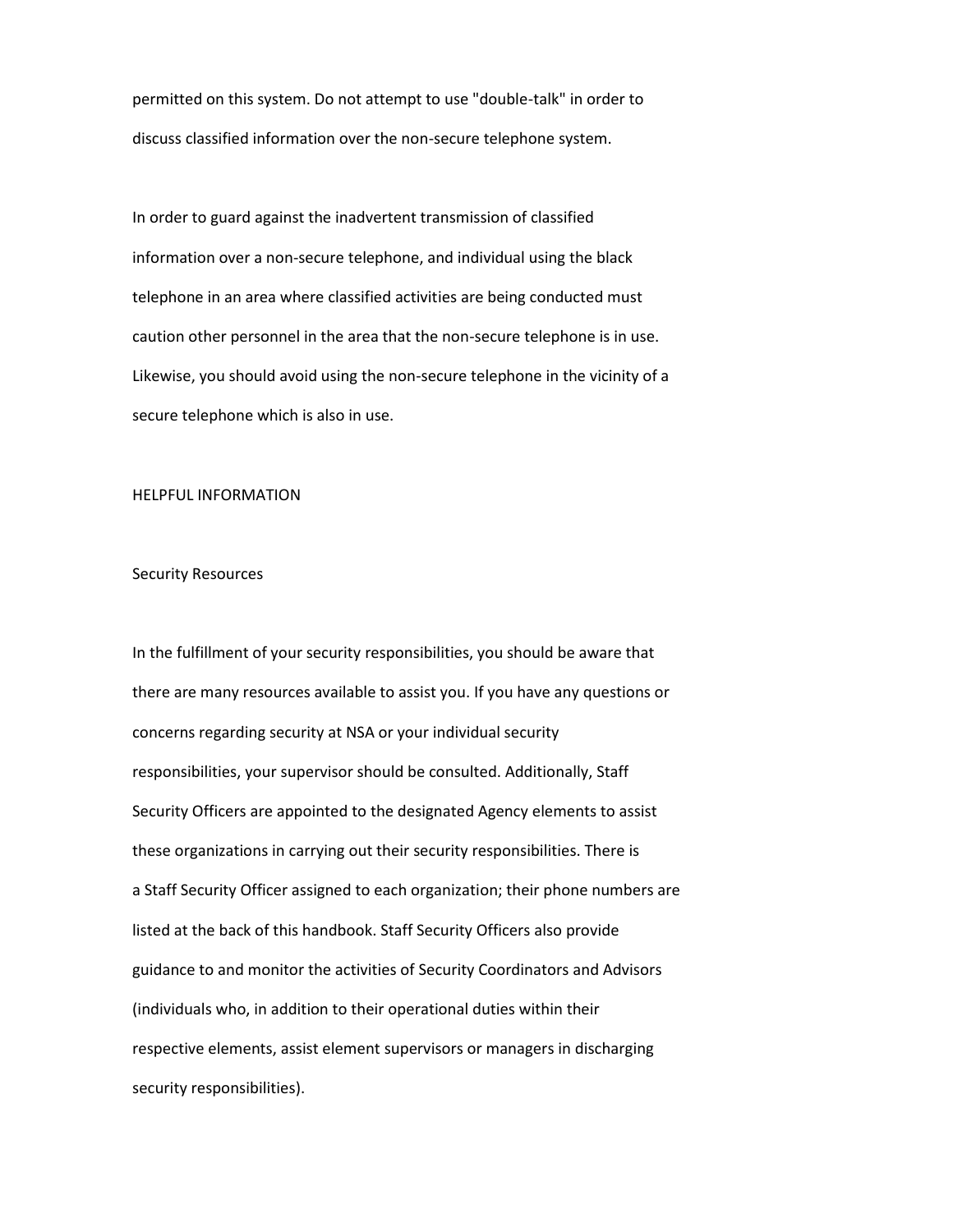Within the Office of Security, the Physical Security Division (M51) will offer you assistance in matters such as access control, security passes, clearance verification, combination locks, keys, identification badges, technical security, and the Security Protective Force. The Security Awareness Division (M56) provides security guidance and briefings regarding unofficial foreign travel, couriers, special access, TDY/PCS, and amateur radio activities. The Industrial and Field Security Division (M52) is available to provide security guidance concerning NSA contractor and field site matters.

The Security Operations Center (SOC) is operated by two Security Duty Officers (SDOs), 24 hours a day, 7 days a week. The SDO, representing the Office of Security, provides a complete range of security services to include direct communications with fire and rescue personnel for all Agency area facilities. The SDO is available to handle any physical or personnel problems that may arise, and if necessary, can direct your to the appropriate security office that can assist you. After normal business hours, weekends, and holidays, the SOC is the focal point for all security matters for all Agency personnel and facilities (to include Agency field sites and contractors). The SOC is located in Room 2A0120, OPS 2A building and the phone numbers are 688-6911(b), 963-3371(s).

However, keep in mind that you may contact any individual or any division within the Office of Security directly. Do not hesitate to report any information which may affect the security of the Agency's mission, information, facilities or personnel.

# Security-Related Services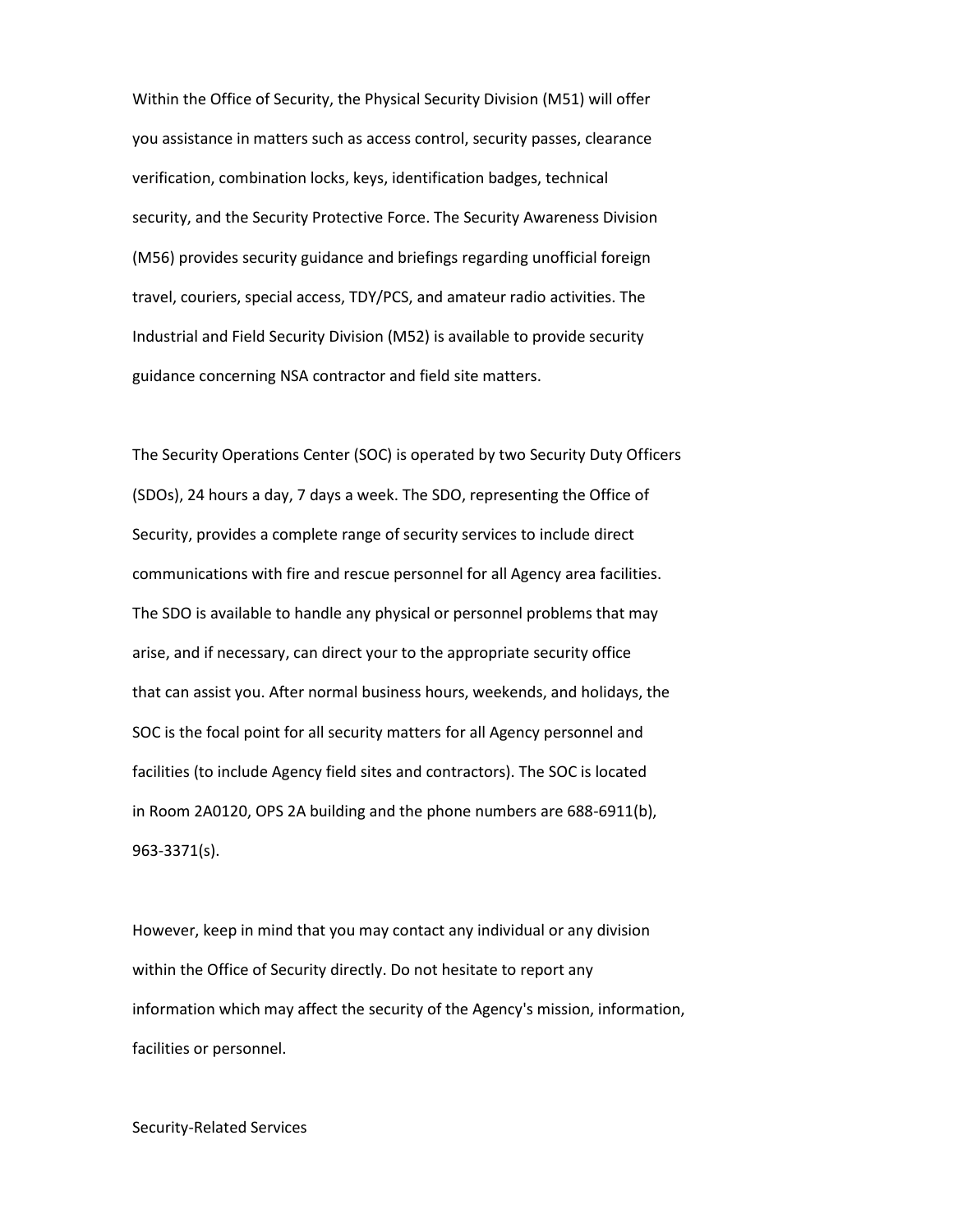In addition to Office of Security resources, there are a number of professional, security-related services available for assistance in answering your questions or providing the services which you require.

The Installations and Logistics Organization (L) maintains the system for the collection and destruction of classified waste, and is also responsible for the movement and scheduling of material via NSA couriers and the Defense Courier Service (DCS). Additionally, L monitors the proper addressing, marking, and packaging of classified material being transmitted outside of NSA; maintains records pertaining to receipt and transmission of controlled mail; and issues property passes for the removal of unclassified property.

The NSA Office of Medical Services (M7) has a staff of physicians, clinical psychologists and an alcoholism counselor. All are well trained to help individuals help themselves in dealing with their problems. Counseling services, with referrals to private mental health professionals when appropriate, are all available to NSA personnel. Appointments can be obtained by contacting M7 directly. When an individual refers himself/herself, the information discussed in the counseling sessions is regarded as privileged medical information and is retained exclusively in M7 unless it pertains to the national security.

Counselling interviews are conducted by the Office of Civilian Personnel (M3) with any civilian employee regarding both on and off-the-job problems. M3 is also available to assist all personnel with the personal problems seriously affecting themselves or members of their families. In cases of serious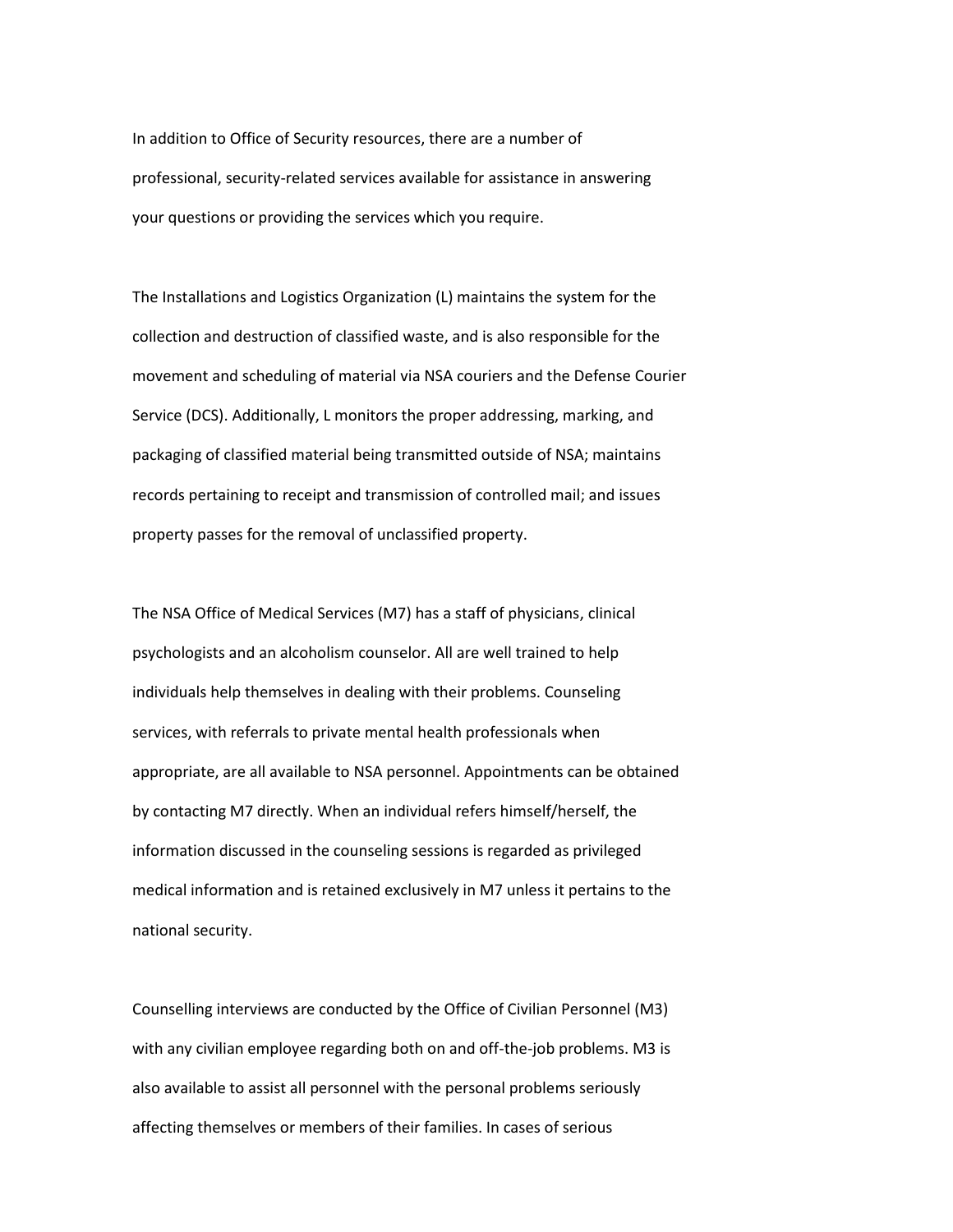physical or emotional illness, injury, hospitalization, or other personal emergencies, M3 informs concerned Agency elements and maintains liaison with family members in order to provide possible assistance. Similar counselling services are available to military assignees through Military Personnel (M2).

GUIDE TO SECURITY

M51 PHYSICAL SECURITY 963-6651s/688-8293b (FMHQ)

968-8101s/859-6411b (FANX)

#### CONFIRM and badges Prohibited Items

(963-6611s/688-7411b)

Locks, keys, safes and alarms SOC (963-3371s/688-6911b)

Security/vehicle passes NSA facility protection and compliance

Visitor Control

Inspections

Red/blue seal areas New Construction

Pass Clearances (963-4780s/688-6759b)

M52 INDUSTRIAL AND FIELD SECURITY

982-7918s/859-6255b

Security at contractor field site facilities

Verification of classified mailing addresses for contractor facilities

M53 INVESTIGATIONS 982-7914s/859-6464b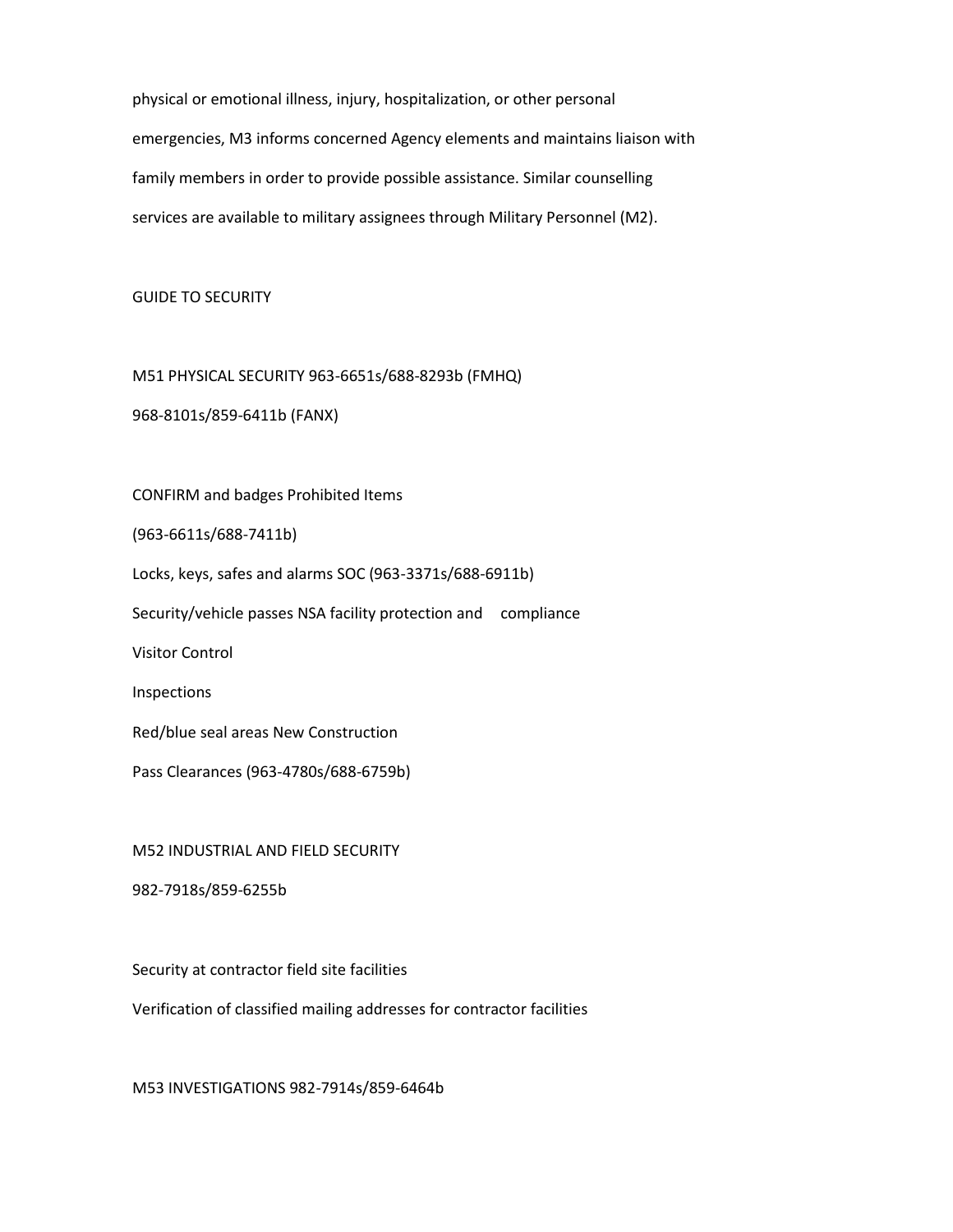Personnel Interview Program (PIP) Reinvestigations

Military Interview Program (MIP) Special investigations

M54 COUNTERINTELLIGENCE 982-7832s/859-6424b

Security counterintelligence analysis Security compromises

M55 CLEARANCES 982-7900s/859-4747b

Privacy Act Officer (For review of security files) Continued SCI access

Contractor/applicant processing Military access

M56 SECURITY AWARENESS 963-3273s/688-6535b

Security indoctrinations/debriefings Embassy visits

Associations with foreign nationals Briefings (foreign travel,

Security Week ham radio, courier,

Security posters, brochures, etc. LIC, PCS, TDY,

special access, etc.)

Foreign travel approval

Military contractor orientation

Special Access Office (963-5466s/688-6353b)

M57 POLYGRAPH 982-7844s/859-6363b

Polygraph interviews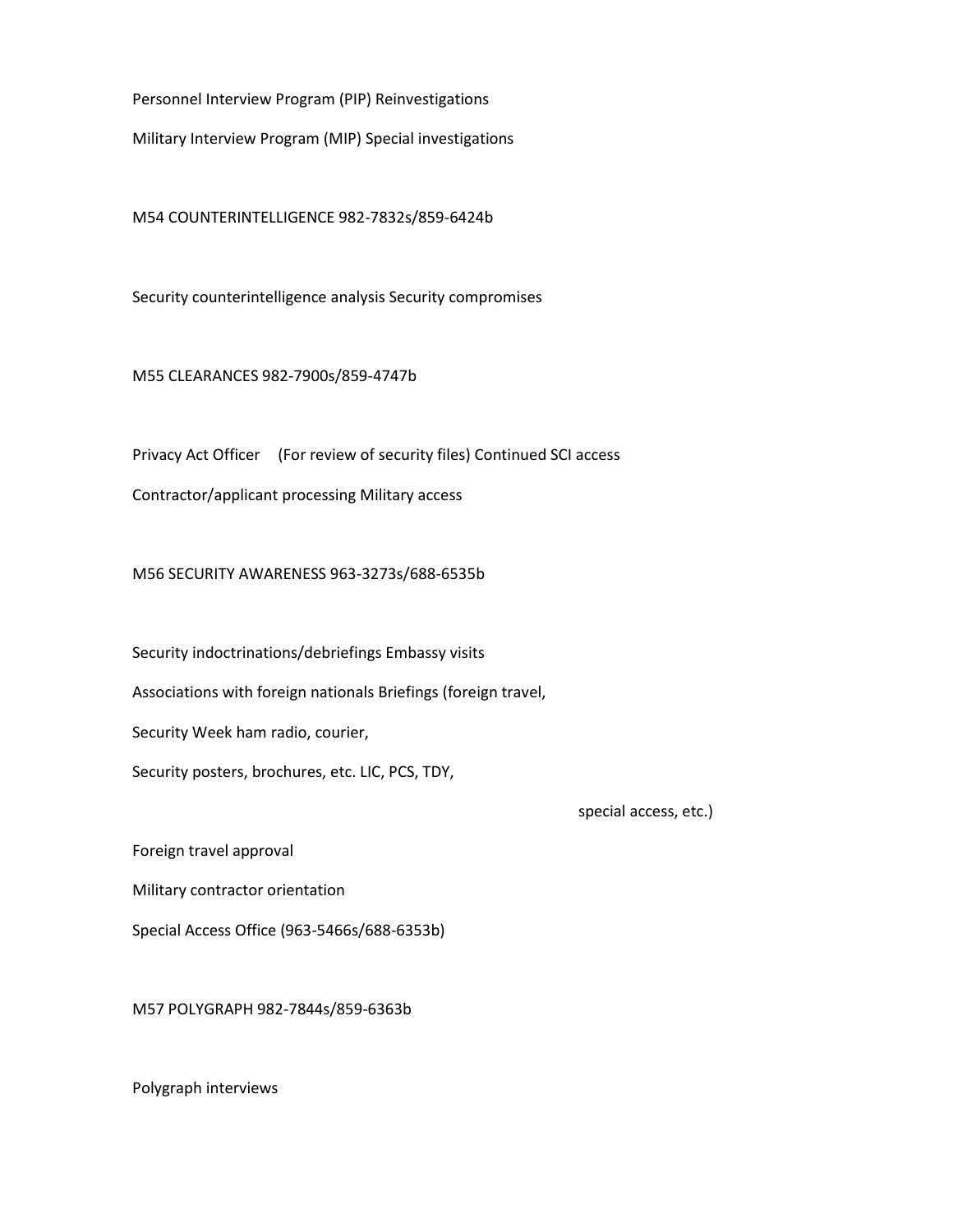# M509 MANAGEMENT AND POLICY STAFF 982-7885s/859-6350b

# STAFF SECURITY OFFICERS (SSOs)

Element Room Secure/Non-Secure

A 2A0852B 963-4650/688-7044

B 3W099 963-4559/688-7141

D/Q/J/N/U 2B8066G 963-4496/688-6614

E/M D3B17 968-8050/859-6669

G 9A195 963-5033/688-7902

K 2B5136 963-1978/688-5052

L SAB4 977-7230/688-6194

P 2W091 963-5302/688-7303

R B6B710 968-4073/859-4736

S/V/Y/C/X C2A55 972-2144/688-7549

T 2B5040 963-4543/688-7364

W 1C181 963-5970/688-7061

GUIDE TO SECURITY-RELATED SERVICES

Agency Anonymity 968-8251/859-4381

Alcohol Rehabilitation Program 963-5420/688-7312

Cipher Lock Repair 963-1221/688-7119

Courier Schedules (local) 977-7197/688-7403

Defense Courier Service 977-7117/688-7826

Disposal of Classified Waste

- Paper only 972-2150/688-6593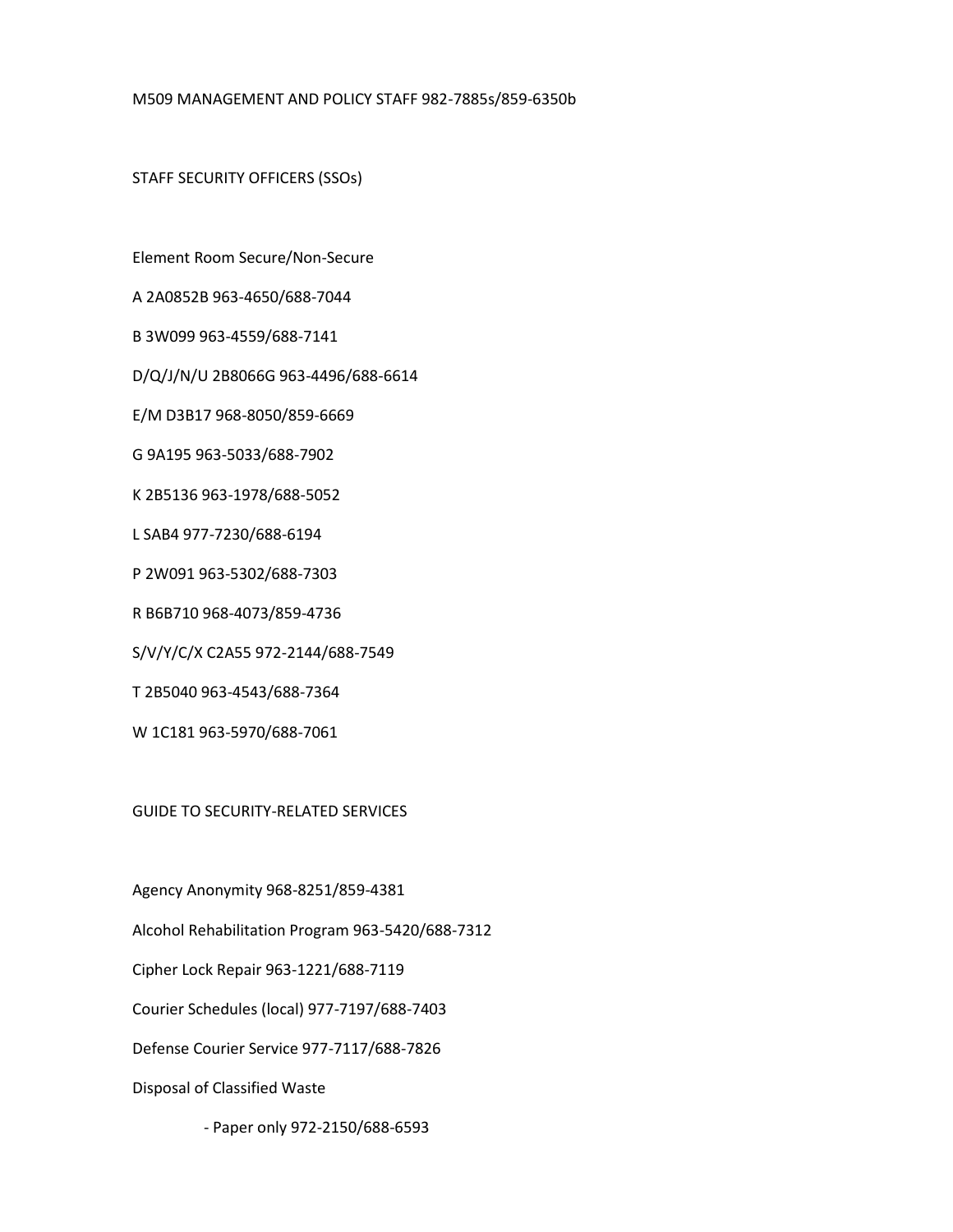- Plastics, Metal, Film, etc 963-4103/688-7062

Locksmith 963-3585/688-7233

Mail Dissemination and Packaging 977-7117/688-7826

Medical Center (Fort Meade) 963-5429/688-7263

(FANX) 968-8960/859-6667

(Airport Square) 982-7800/859-6155

NSA/CSS Information Policy Division 963-5825/688-6527

Personnel Assistance

- Civilian 982-7835/859-6577
- Air Force 963-3239/688-7980
- Army 963-3739/688-6393
- Navy 963-3439/688-7325

Property Passes (unclassified material) 977-7263/688-7800

Psychological Services 963-5429/688-7311

FREQUENTLY USED ACRONYMS/DESIGNATORS

ARFCOS Armed Forces Courier Service (now known as DCS)

AWOL Absent Without Leave

CAO Classification Advisory Officer

COB Close of Business

CWF Civilian Welfare Fund

DCS Defense Courier Service (formerly known as ARFCOS)

DoD Department of Defense

EOD Enter on Duty

FOUO For Official Use Only

M2 Office of Military Personnel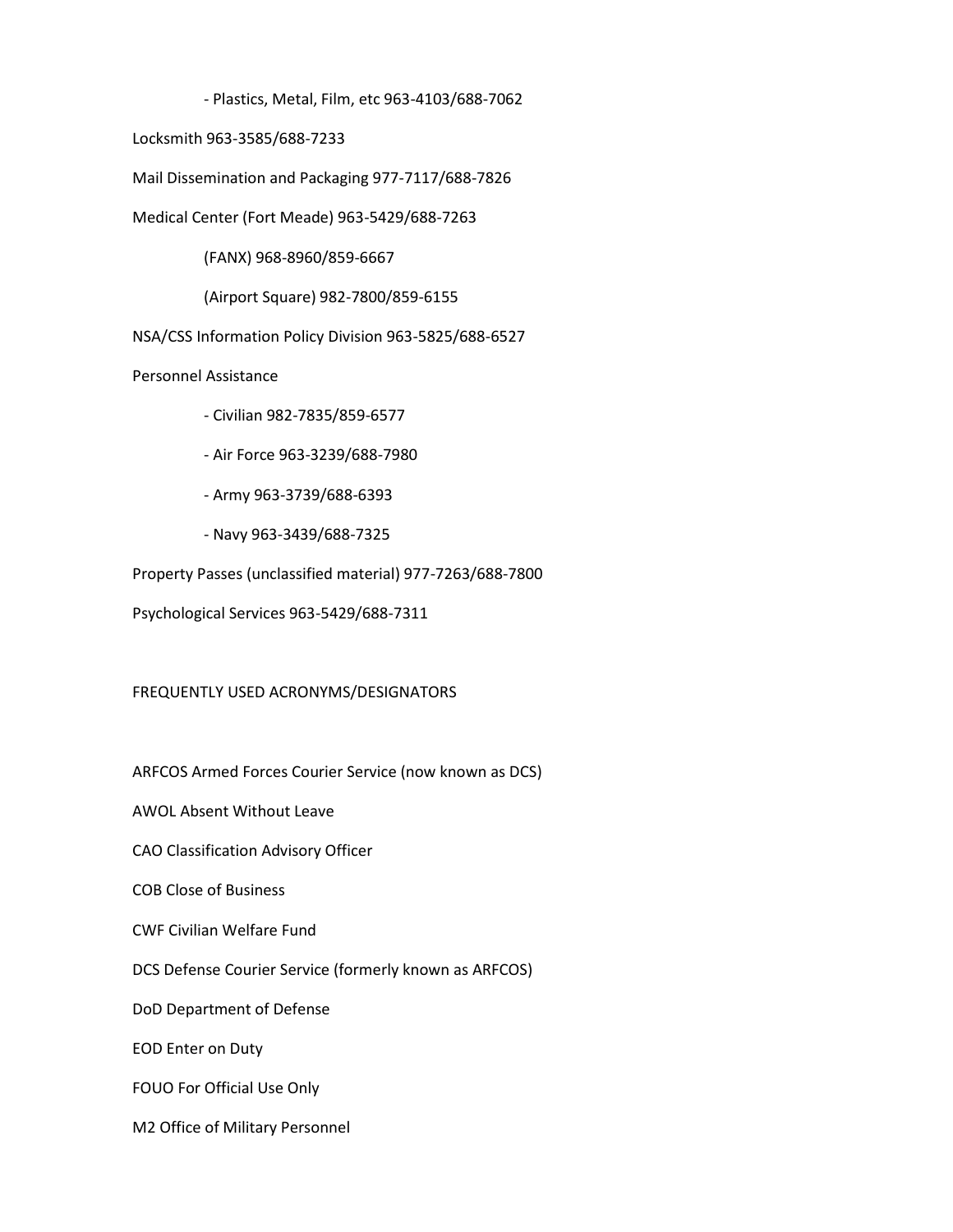M3 Office of Civilian Personnel M5 Office of Security M7 Office of Medical Services NCS National Cryptologic School PCS Permanent Change of Station PIN Personal Identification Number Q43 Information Policy Division SDO Security Duty Officer SOC Security Operations Center SPO Security Protective Officer SSO Staff Security Officer TDY Temporary Duty UFT Unofficial Foreign Travel

### A FINAL NOTE

The information you have just read is designed to serve as a guide to assist you in the conduct of your security responsibilities. However, it by no means describes the extent of your obligation to protect information vital to the defense of our nation. Your knowledge of specific security regulations is part of a continuing process of education and experience. This handbook is designed to provide the foundation of this knowledge and serve as a guide to the development of an attitude of security awareness.

In the final analysis, security is an individual responsibility. As a participant in the activities of the National Security Agency organization, you are urged to be always mindful of the importance of the work being accomplished